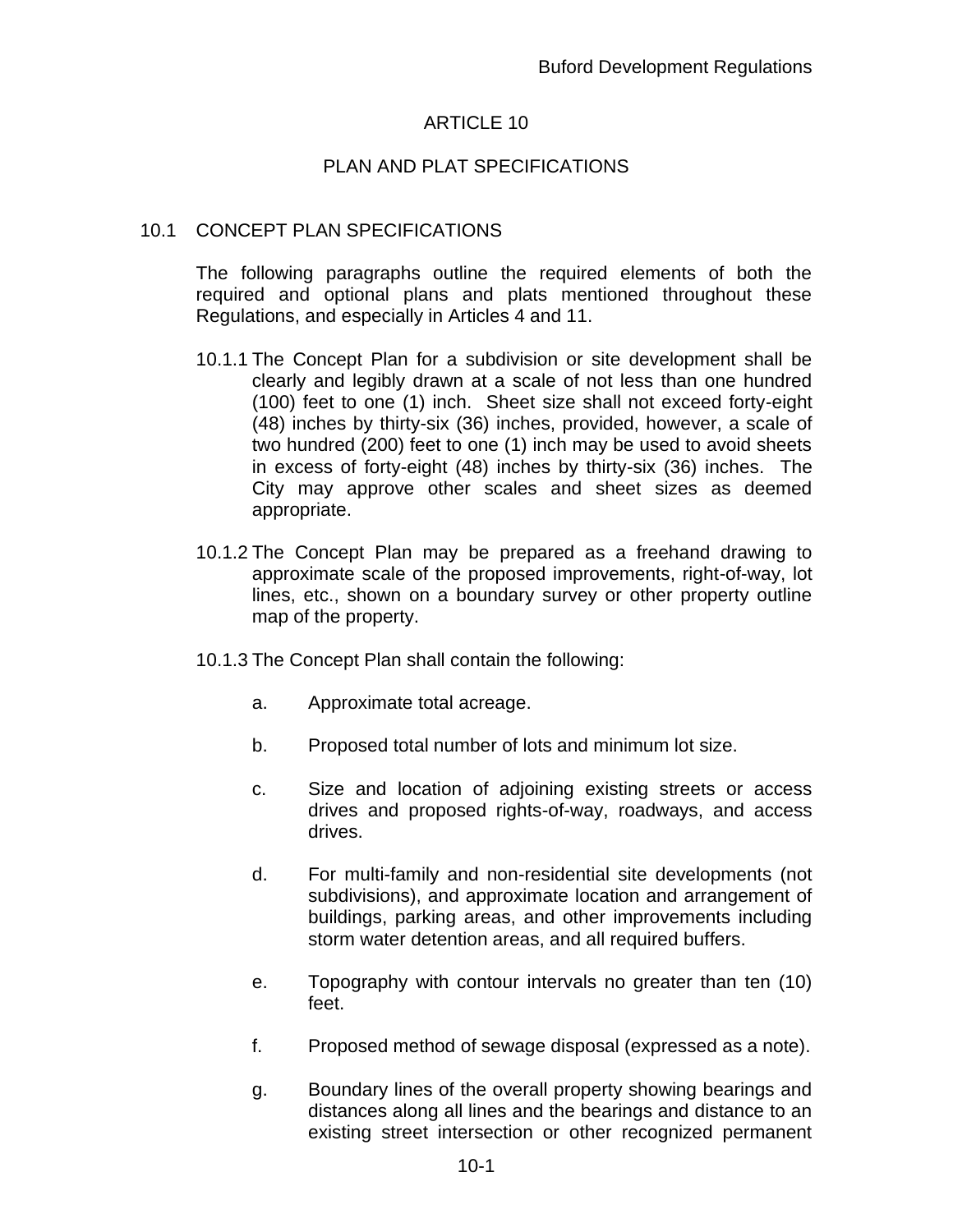landmark. The source of said boundary information should be indicated.

- h. All contiguous property under the ownership or control of the developer, except those lands of a dissimilar zoning category specifically approved to be excluded by the City . Areas not planned at the time of the submittal shall be shown as "Future Development".
- i. Authorization statement on Concept Plan to read as follows:

I hereby submit this Concept Plan as authorized agent/owner of all property shown thereon, and certify that all contiguous property under my ownership or control is included within the boundaries of this Concept Plan, as required by the Development Regulations.

Signature of Authorized Agent/Owner Date

- j. Location sketch (vicinity map).
- k. Location and size (in acres) of lakes, ponds, wetlands and floodplains and the source of the information.
- l. Required recreation areas, and other public areas to be dedicated to the public or held in common ownership by a homeowner association or other similar entity.
- m. Existing zoning of the property and adjoining properties.
- n. Land lot and district.
- o. Subdivider's name, local, and permanent (if different) address and phone number.
- p. Name of company or person who prepared Plan, local and permanent (if different) address and phone number.
- q. Boundaries of the Chattahoochee River Corridor and Chattahoochee River Tributary Protection Areas, if applicable to the property.
- r. General development date (in tabular form) for individual multi-family or non-residential site developments, such as number of residential units, number of gross square feet of non-residential floor area by building, number of parking spaces, number of stories, etc.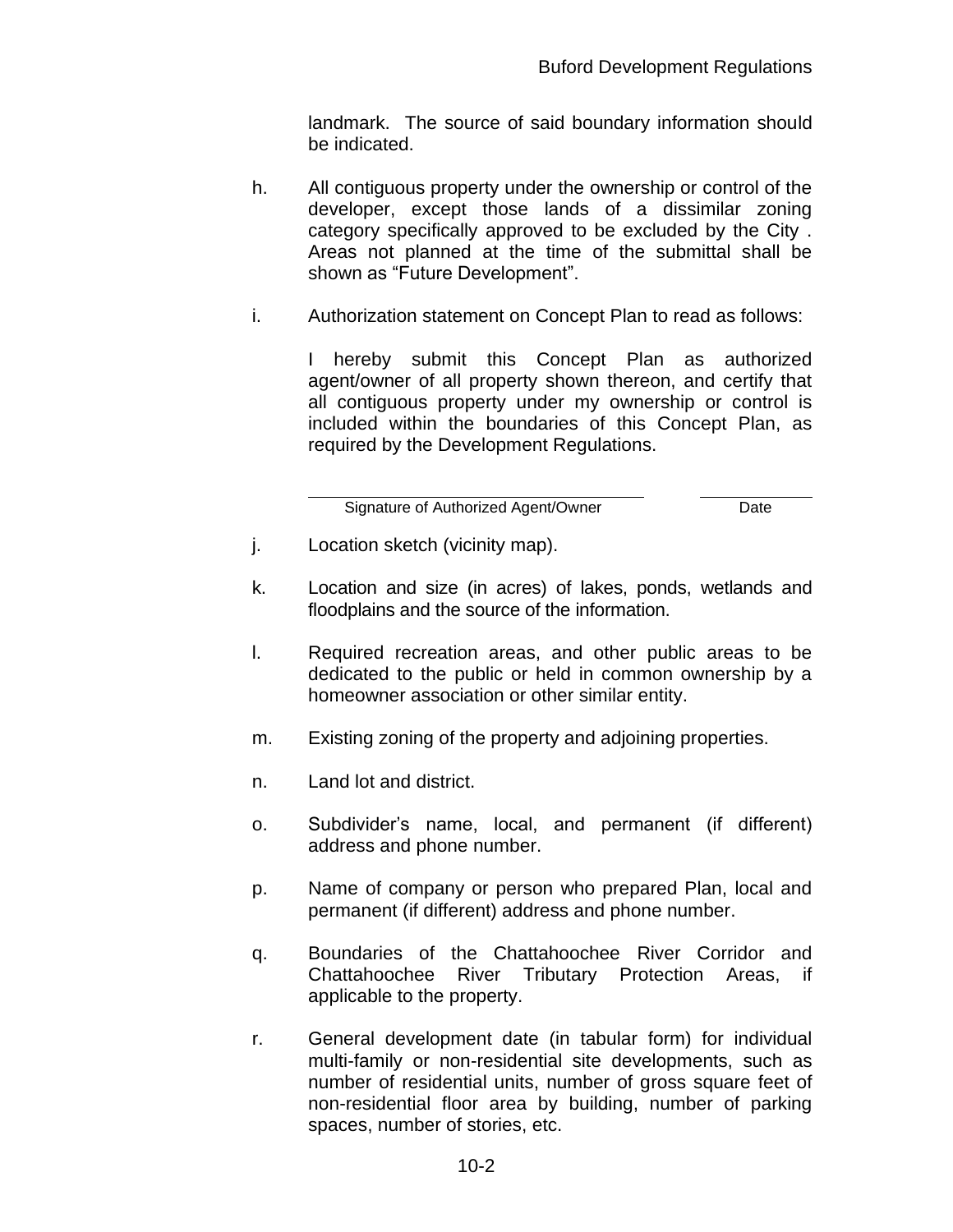$\overline{a}$ 

- s. General development date (in tabular form) for single-family developments, such as minimum lot size, floor area, and all relevant conditions of zoning.
- t. Signature block to read as follows:

Planning Director **Date** 

## 10.2 SUBDIVISION DEVELOPMENT PLANS

- 10.2.1 An application for a development permit for a subdivision shall consist of the Preliminary Plat, a certified boundary survey, associated slope or construction easements (if any), and such other Development Plans as may be required by these Regulations.
- 10.2.2 The Development Plans shall generally conform to the Concept Plan, if any, and may constitute only that portion of the approved Concept Plan which the subdivider proposes to construct at one time as a single unit, provided that such portion conforms to the requirements of these rules and Regulations. If no Concept Plan was approved on the property, the Development Plans shall include the entire property being developed within the same zoning category.

10.2.3 Scale:

The Development Plans shall be clearly and legibly drawn at a scale of not less than one hundred (100) feet to one (1) inch. Sheet size shall not exceed forty-eight (48) inches by thirty-six (36) inches. Plan and profile sheets shall have a horizontal scale of no less than one hundred (100) feet to one (1) inch and a vertical scale of no less than ten (10) feet to one (1) inch.

10.2.4 Certified Boundary Survey:

a. The Preliminary Plat shall be based on a certified boundary survey delineating the entirety of the property contained within the Preliminary Plat, and tied to a point of reference (tie point) with the same degree of accuracy as the boundary survey itself. The survey shall have an accuracy of no less than one (1) in ten thousand (10,000), and shall meet all requirements of Georgia Law regarding the recording of maps and plats.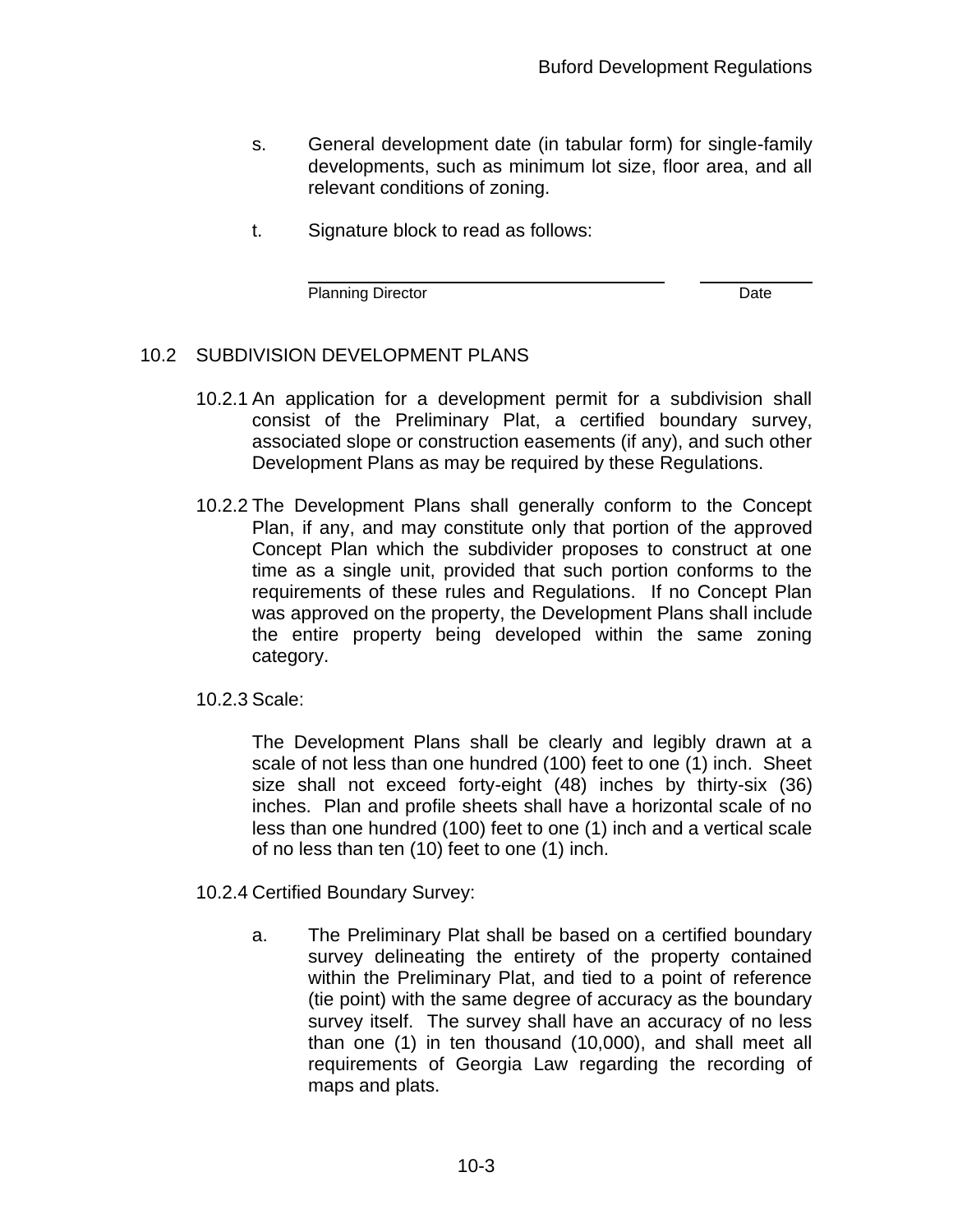- b. Each Preliminary Plat shall be drawn on, accompanied by, or referenced to a boundary survey, which shall at least meet the requirements of 10.2.4, a. above.
- 10.2.5 The Preliminary Plat shall contain the following:
	- a. Proposed name of subdivision.
	- b. Name, address, and telephone number of the owner of record, and of the subdivider (if not the owner).
	- c. Name, address, and telephone number of each professional firm associated with the Development Plans (engineer, surveyor, landscape architect, etc.).
	- d. Date of survey, north point, and graphic scale, source of vertical datum, date of plat drawing, and space for revision dates.
	- e. Proposed use of the site, such as single-family detached residences, duplexes, townhouses, office park, industrial subdivision, etc. For residential, indicate total number of dwelling units within plat.
	- f. Location (land district and land lot), acreage, and density (if applicable).
	- g. Location sketch locating the subdivision in relation to the surrounding area with regard to well known landmarks such as major thoroughfares or railroads. Sketches may be drawn in freehand and at a scale sufficient to show clearly the information required, but no less than one (1) inch equal to two thousand (2,000) feet. U. S. Geological Survey maps may be used as a reference guide for the location sketch.
	- h. Name of former subdivision if any or all of the land in the Preliminary Plat has been previously subdivided, showing boundaries of same.
	- i. Boundary lines of the perimeter of the tract indicated by a heavy line giving lengths in feet and hundredths of a foot, and bearings in degrees, minutes, and seconds. Bearing and distance to be designated tie point.
	- j. Directional flow arrows for street drainage and individual lot drainage when finished grading of lots is not shown.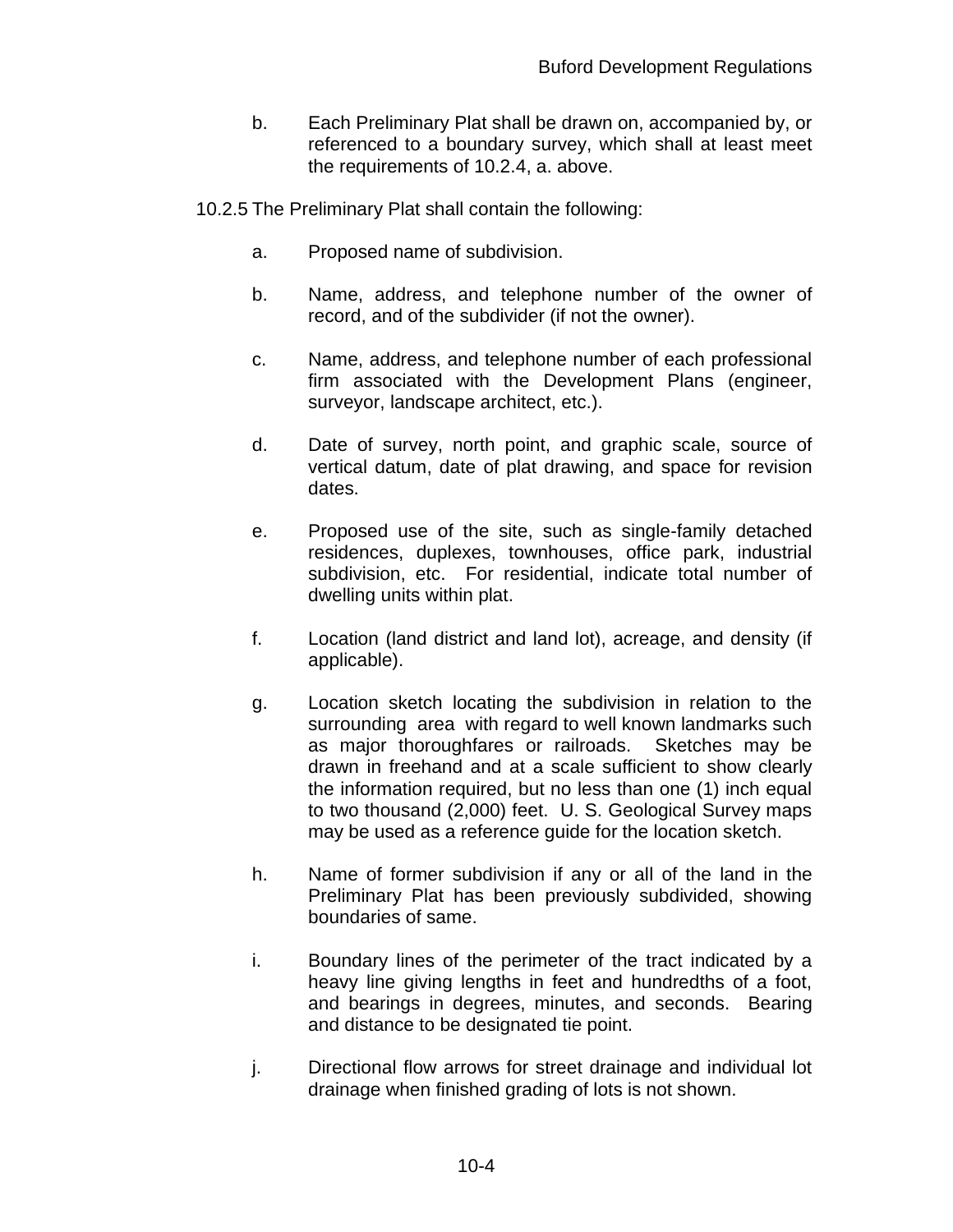- k. Contour lines based on seal level datum, or other datum acceptable to the City . These shall be drawn at intervals of not more than two (2) feet. Contour lines shall be based on field surveys or photogrammetric methods from aerial photographs. The basis for the topographic contour shown shall be specified and dated.
- l. Natural features within the proposed subdivision, including drainage channels, bodies of water, and other known significant features such as extensive exposed rock. On all water courses leaving the tract, the direction of flow shall be indicated. The 100-year floodplain shall be outlined and the source of the depicted floodplain information shall be indicated. For those lots containing floodplain, a Floodplain Lot Chart shall be provided showing the area (in square feet) of each lot lying inside and outside of the floodplain as though the land disturbance activity were completed.
- m. Man-made and cultural features existing within and adjacent to the proposed subdivision, including existing right-of-way measured from centerline, pavement widths, and names of existing and platted streets; all easements, City and County jurisdiction lines, existing structures on the site and their disposition, Chattahoochee River Corridor information and limits of Chattahoochee River Tributary Protection Area (if applicable), and other significant information. Location and dimensions of existing bridges, water, sewer, and other existing utility lines and structures, culverts and other existing features should be indicated.
- n. Proposed layout including lot lines, lot numbers, and block letter, proposed street names, roadway and right-of-way lines, and sites reserved through covenants, easement, dedication or otherwise for public uses. Lots shall be numbered in numerical order and blocks lettered alphabetically. The minimum building setback line from all streets. Streets shall be dimensioned to show right-of-way and roadway widths, central angles, intersection radii, and cul-de-sac roadway and right-of-way radii. Centerline curve data shall be provided for all roadway curves [radius, length, amount of super-elevation (if any), point of curvature (P.C.), point of tangency (P. T.), etc.] if not shown separately on construction drawings.
- o. Identify unit number, division, or stage of development, if any, as proposed by the subdivider.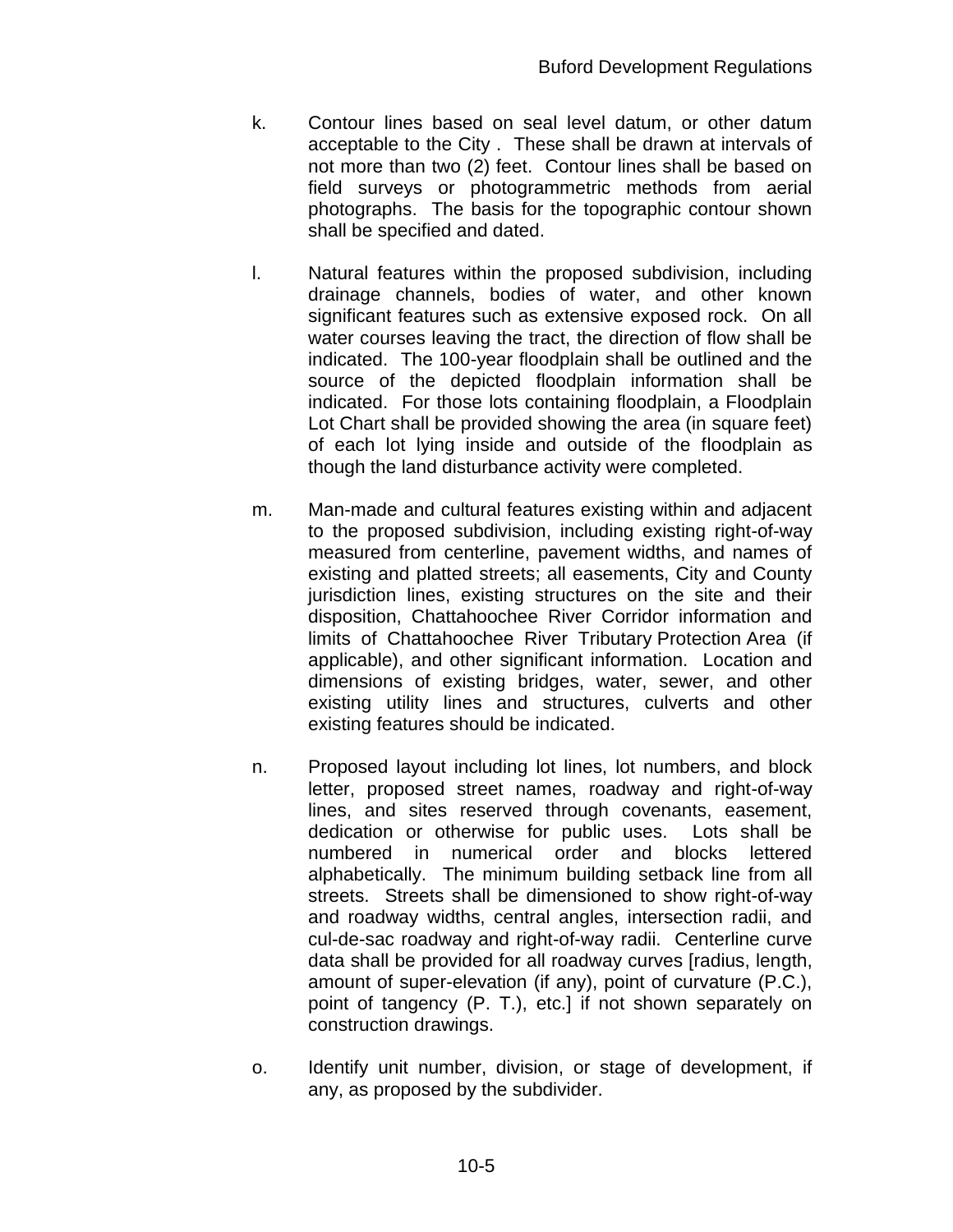- p. Existing Zoning of the Property: Rezoning and variance case numbers, dates of approval and conditions (as applicable). Note minimum lot size and minimum yard setback requirements, and other applicable zoning requirements. Show and dimension any required buffers, landscape strips, no-access easements, etc. Note any approved waivers from these Regulations.
- q. All adjoining property owners, subdivision names, lot numbers and lot lines, block letters, and zoning.
- r. Location of all known existing or previously existing landfills.
- s. Proposed recreation area, if any, area of the site, area and percent of site within the 100-year floodplain, proposed disposition of the site (public ownership, homeowners association, etc.).
- t. Such additional information as may be reasonably required to permit an adequate evaluation of the subdivision.
- 10.2.6 Certificate of Development Plans Approval:

Each Preliminary Plat shall carry the following certificate printed or stamped thereon:

> All requirements of the City of Buford Development Regulations relative to the preparation and submission of a subdivision development permit application having been fulfilled, and said application and all supporting plans and data having been reviewed and approved by all affected City departments as required under their respective and applicable regulations, approval is hereby granted, of this Preliminary Plat and all other development plans associated with this subdivision, subject to all further provisions of said development and other City existing Regulations.

Planning Director **Date** 

THIS CERTIFICATE EXPIRES TWELVE (12) MONTHS FROM THE DATE OF APPROVAL UNLESS A DEVELOPMENT PERMIT IS ISSUED.

 $\overline{a}$ 

NOTE: The boundaries of the lots shown on this Plat have not been surveyed. This Plat is not for recording.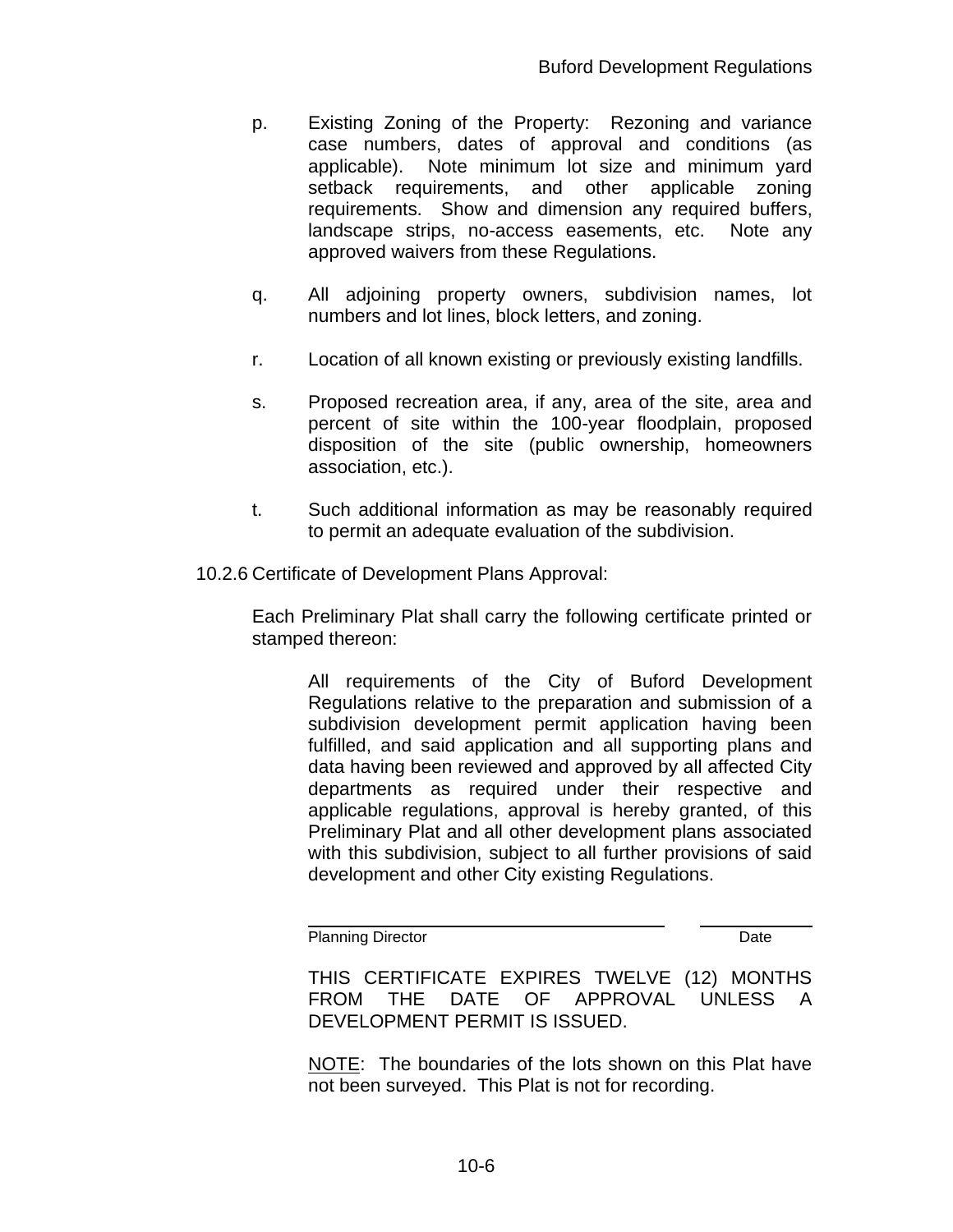- 10.2.7 The Preliminary Plat shall be accompanied by other Development Plans showing the following information when same is not shown on, or evident from the Preliminary Plat. The various plans may be combined where appropriate and clarity can be maintained.
	- a. Erosion Control Plan prepared in accordance with the requirements of the Soil Erosion and Sediment Control Ordinance. Erosion control measures may be shown on the Grading Plan, if desired.
	- b. Grading Plan prepared in accordance with the requirements of Article 8 of these Regulations if grading is proposed beyond the street right-of-way.
	- c. Storm Water Drainage Construction Data:
		- (1) Location and size of all proposed drainage structures, including detention ponds, catch basins, grates, headwalls, pipes and any extensions thereof, energy dissipaters, improved channels, and all proposed drainage easements to be located outside street rightof-way lines.
		- (2) Profiles of all storm drainage pipes and slope of receiving channels. On storm drainage profiles a pipe chart will be shown which will include pipe numbers, pipe size, pipe material, pipe slope, pipe length, contributing drainage area, design flow, design storm frequency, runoff coefficient and velocity. The hydraulic grade line will be shown on all pipes for the required design flow.
		- (3) Profiles of all open channels and ditches including Mannings' 25-year storm normal depth and velocity. On storm drainage profiles, an open channel chart will be shown which will include open channel numbers, conveyance size, lining material, length, channel slope, contributing drainage area, design storm frequency, runoff coefficient and velocity.
		- (4) Hydrological study used in determining size of structures, including map of all contributing drainage basins and acreage.
	- d. If sanitary sewers are required by the Public Works Department, Sanitary Sewer Plans, including the location and size of all proposed sewer lines, manholes, and any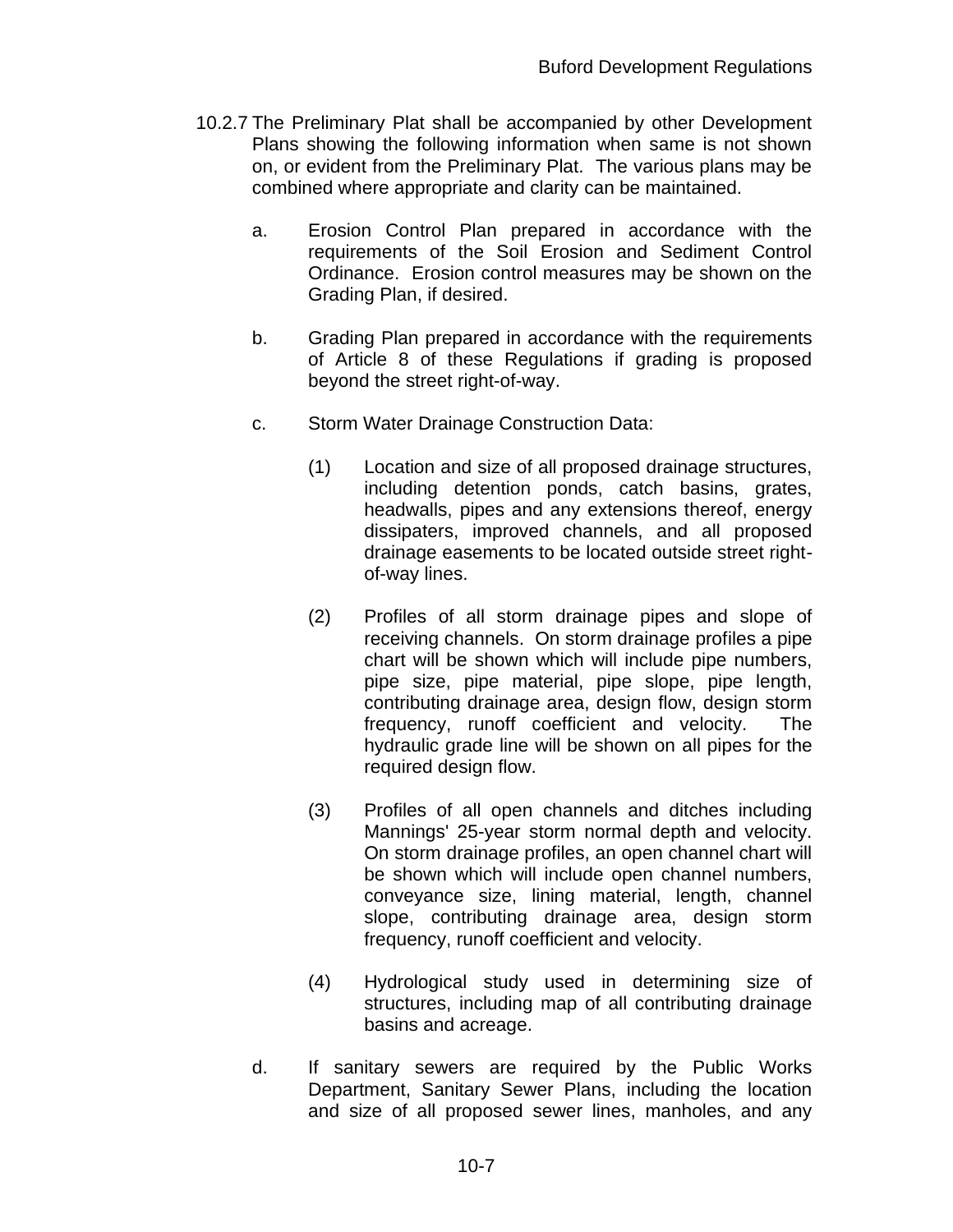easements required therefore, together with sufficient dimensions to locate same on the ground.

- e. Construction Data for New Streets and Street Widenings:
	- (1) Centerline profiles and typical roadway sections of all proposed streets, as well as plans and profiles for all proposed major thoroughfares. Typical roadway section shall be provided for street widenings.
	- (2) Where sanitary or storm sewers are to be installed within a street, the grade, size, location and bedding class of pipe, location and invert elevation of manholes shall be indicated on the road profile.
	- (3) Profiles covering roadways that are extensions of existing roadways shall include: elevations at fifty (50) foot intervals for such distance as may be adequate to provide continuity consistent with the standards required by the Regulations for street improvements but no less than two hundred (200) feet.
	- (4) All elevations shall be coordinated and tied into U. S. Coast and Geodetic Survey or Department of Transportation bench marks where feasible, or into reference monuments established by the Federal Emergency Management Agency.
	- (5) Stub streets shall be profiled at least two hundred (200) feet onto adjoining property (no tree cutting).
- f. Buffer and Landscape Plan, if any such areas exist within the subdivision, prepared in accordance with the specifications under this Article and the requirements of Article 5 of these Regulations.
- g. Tree Protection Plan (if required by the Tree Protection Ordinance).
- h. Floodplain Management Plans: If any floodplain areas are located on the property, such data as is required by the Floodplain Damage Prevention Ordinance shall be submitted.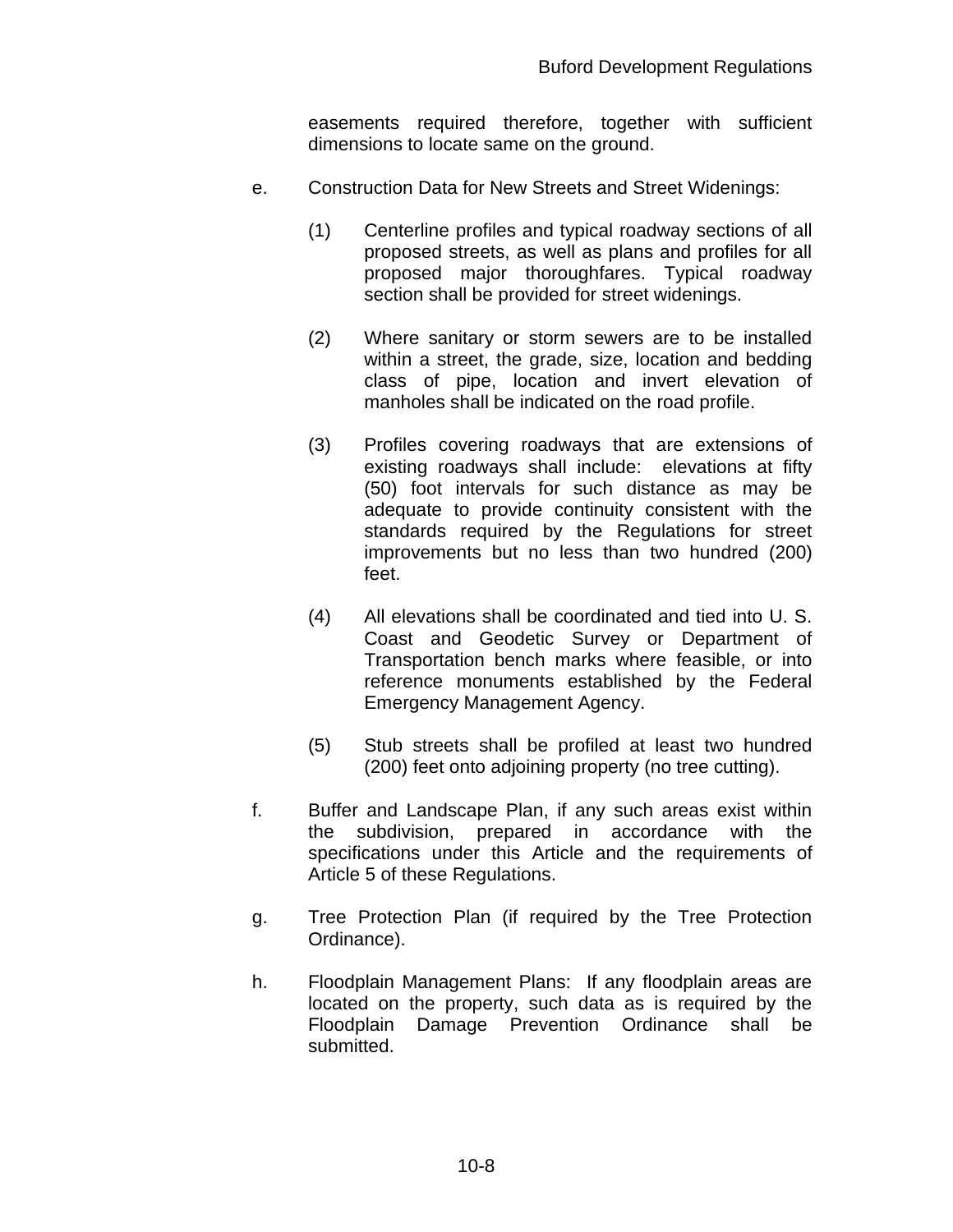10.2.8 Encroachments:

Where construction is proposed on adjacent property, an encroachment agreement or easement shall be submitted to the City.

## 10.3 FINAL PLAT SPECIFICATIONS

- 10.3.1 The Final Plat shall be clearly and legibly drawn in black ink on tracing cloth or other permanent reproducible material. The scale of the Final Plat shall be one hundred (100) feet to one (1) inch (1 inch equals 100 feet) or larger. Sheet size shall not exceed fortyeight (48) inches by thirty-six (36) inches. (Any sheet that is larger than seventeen (17) inches by twenty-two (22) inches must be photographically reduced to no more than seventeen (17) inches by twenty-two (22) inches in order to be recorded with the Clerk of the Superior Court.)
- 10.3.2 The Final Plat shall be based on a certified boundary survey delimiting the entirety of the property contained within the Final Plat, and tied to a point of reference (tie point) with the same degree of accuracy as the boundary survey itself. The survey shall have an accuracy of no less than one (1) in ten thousand (10,000), and shall meet all requirements of Georgia Law regarding the recording of maps and plats.
- 10.3.3 The Final Plat shall substantially conform to the Preliminary Plat and it may constitute only that portion of the approved Preliminary Plat which the subdivider proposes to record at any one time, provided that such portion conforms to the requirements of these Regulations, and said portion is not inconsistent with the public health, safety, or welfare. Any substantial deviation from the Preliminary Plat shall require revision and re-approval of the Preliminary Plat.
- 10.3.4 The Final Plat shall contain the following information:
	- a. Name of the subdivision, unit number, land district, and land lot number.
	- b. Name, address and telephone number of owner of record, and the subdivider (if not the owner).
	- c. Name, address, and telephone number of each professional firm associated with the portion of the subdivision within the Final Plat (engineer, surveyor, landscape architect, etc.).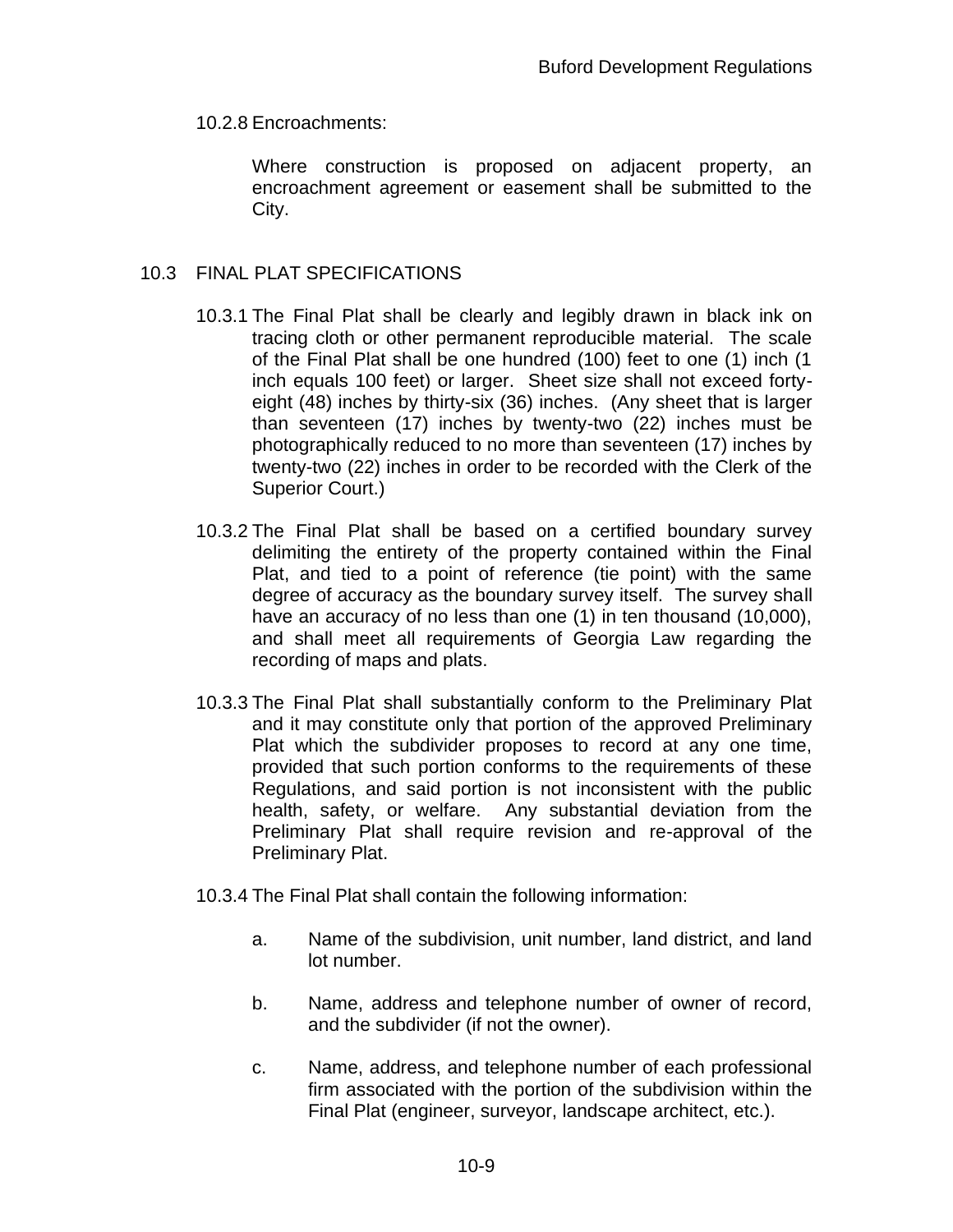- d. Date of plat drawing, graphic scale, north point, notation as to the reference of bearings to magnetic, true north or grid north, and indication whether bearings shown are calculated from angles turned.
- e. Location sketch of tract showing major surrounding features.
- f. Name of former subdivision, if any or all of the Final Plat has been previously recorded.
- g. Case number and date of approval for any applicable rezoning, Special Use Permit, Variance or Waiver affecting the property.
- h. Location and dimension of any buffer, landscape strip, special setback, no-access easement, etc., required by the Zoning Ordinance or these Regulations.
- i. Boundary lines of the tract, to be indicated by a heavy line, giving distances to the nearest one-hundredth foot and bearings to the nearest second. Bearing and distance to be designated tie point shall be shown. The Plat shall have a closure precision of one (1) foot in no less than ten thousand (10,000) feet.
- j. Municipal or County jurisdictional lines approximately tied to the lines of the subdivision by distance and angles when such lines traverse or adjoin the subdivision; land lot lines traversing or adjoining the subdivision shall also be indicated.
- k. Locations, widths, and names of all streets and alleys within and immediately adjoining the plat, the location and widths of all internal public crosswalks, and all other public rights-ofway.
- l. Street centerlines showing angles of deflection and standard curve data including radii length of arcs and tangents between curves, point of curvature (P.C.) and point of tangency (P.T.)
- m. Lot lines with dimensions to the nearest one-tenth of a foot and bearings to the nearest second, and radii of rounded corners, as necessary to delimit each lot.
- n. Building setback lines along streets with dimensions.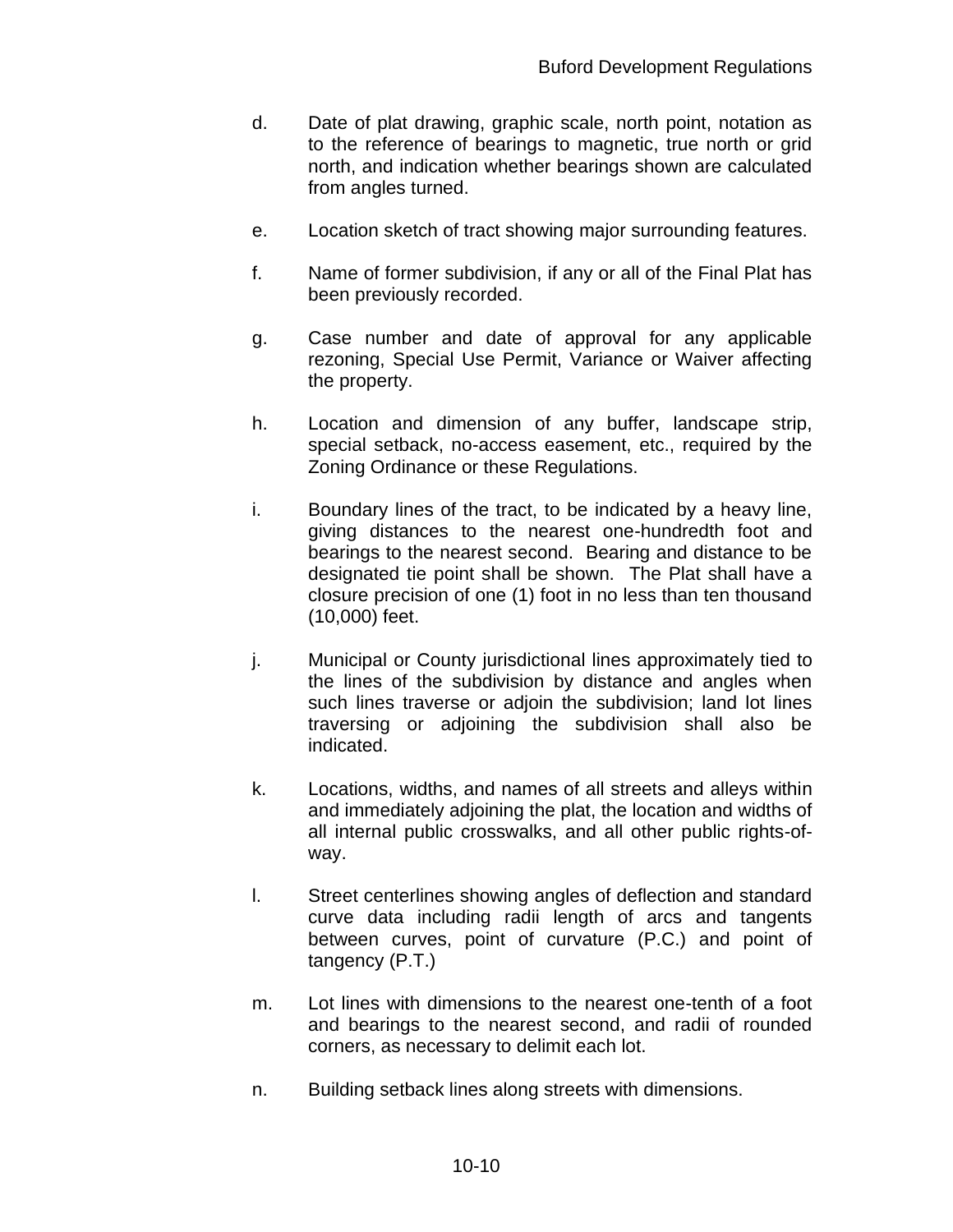- o. When lots are located on a curve or when lot lines are at angles other than ninety (90) degrees, the lot width measured in accordance with the provisions of the Zoning Ordinance may be required to be shown, if deemed necessary by the City for clarity.
- p. Lots numbered in numerical order and blocks lettered alphabetically.
- q. Location and size of all drainage pipe, location and extent of detention ponds, the location and size of all public water mains and fire hydrants, and the location, dimensions, and purpose of any easements, including construction or slope easements, if required.
- r. Location of any areas to be reserved, donated, or dedicated to public use with notes stating their purpose and limitations. Location of any areas to be reserved by private deed covenant for common use of all property owners, or dedicated to a homeowner's association.
- s. A statement of private covenants if any, and they are brief enough to be put directly on the plat; otherwise, if covenants are separately recorded, a statement as follows:

This plat is subject to the covenants set forth in the separate document(s) attached hereto dated \_\_\_\_\_\_\_\_\_, which hereby become a part of this plat, and which were recorded and signed by the owner.

- t. Accurate location, material, and description of monuments and markers. (All monuments shall be in place prior to approval of the Final Plat.)
- u. Certificates and statements specified in these Regulations, below.
- v. All information required under the Georgia Metropolitan River Protection Act for recording of plats, if applicable.
- w. Extent of the 100-year floodplain and a floodplain chart showing the area within and outside of the floodplain for each lot containing any portion of the 100-year floodplain. Origin of the floodplain data shall be indicated.
- x. Street address numbers and block number designations for street name signs on abutting streets, where appropriate.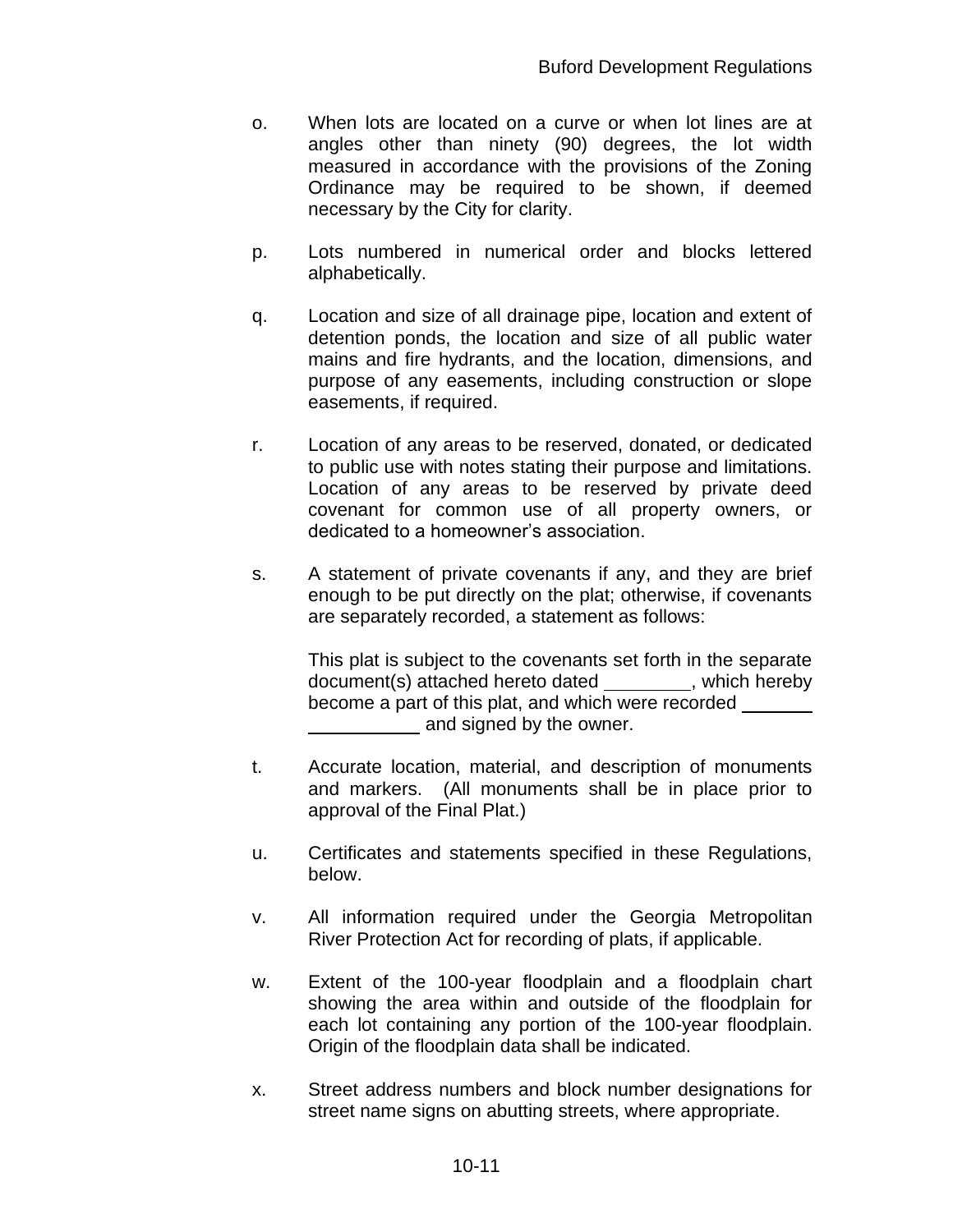- y. Individual lots shall be designated HLP (House Location Plan), RDP (Residential Drainage Plan) and/or RDS (Residential Drainage Study), if such are required by the City to be approved prior to issuance of a building permit.
- z. All other notes or notations as may be required by the City .
- 10.3.5 If any lands are shown as the Final Plat for dedication to the City of Buford other than street rights-of-way or easements, a Warranty Deed transferring title to said land in fee simple, in a form acceptable to the City , shall be submitted with the Final Plat application.
- 10.3.6 If any lands are shown on the Final Plat for dedication to a Property Owners Association in order to meet minimum park or open space requirements of these Regulations, a copy of the deed of transfer for such dedication and a copy of the instrument of incorporation of the Property Owners Association shall be submitted with the Final Plat application.
- 10.3.7 Each Final Plat shall carry the following certificates or statements printed or stamped thereon as follows:
	- a. Final Surveyor's Certificate:

It is hereby certified that this plat is true and correct as to the property lines and all improvements shown thereon, and was prepared from an actual survey of the property made by me or under my supervision; that all monuments shown hereon actually exist, and their location, size, type, and material are correctly shown. The field data upon which this plat is based has a closure precision of one (1) foot in **feet** feet and an angular error of **example 20** per angle point, and was adjusted using \_\_\_\_\_\_\_\_\_\_\_\_\_\_\_\_\_\_\_\_\_\_\_\_ rule. This plat has been calculated for closure and is found to be accurate within one (1) foot in **feet**, and contains a total of **acres** acres. The equipment used to obtain the linear and angular measures herein was .

BY:

REGISTERED GEORGIA LAND SURVEYOR

REG NO DATE OF EXPIRATION

b. Owners Acknowledgement and Declaration: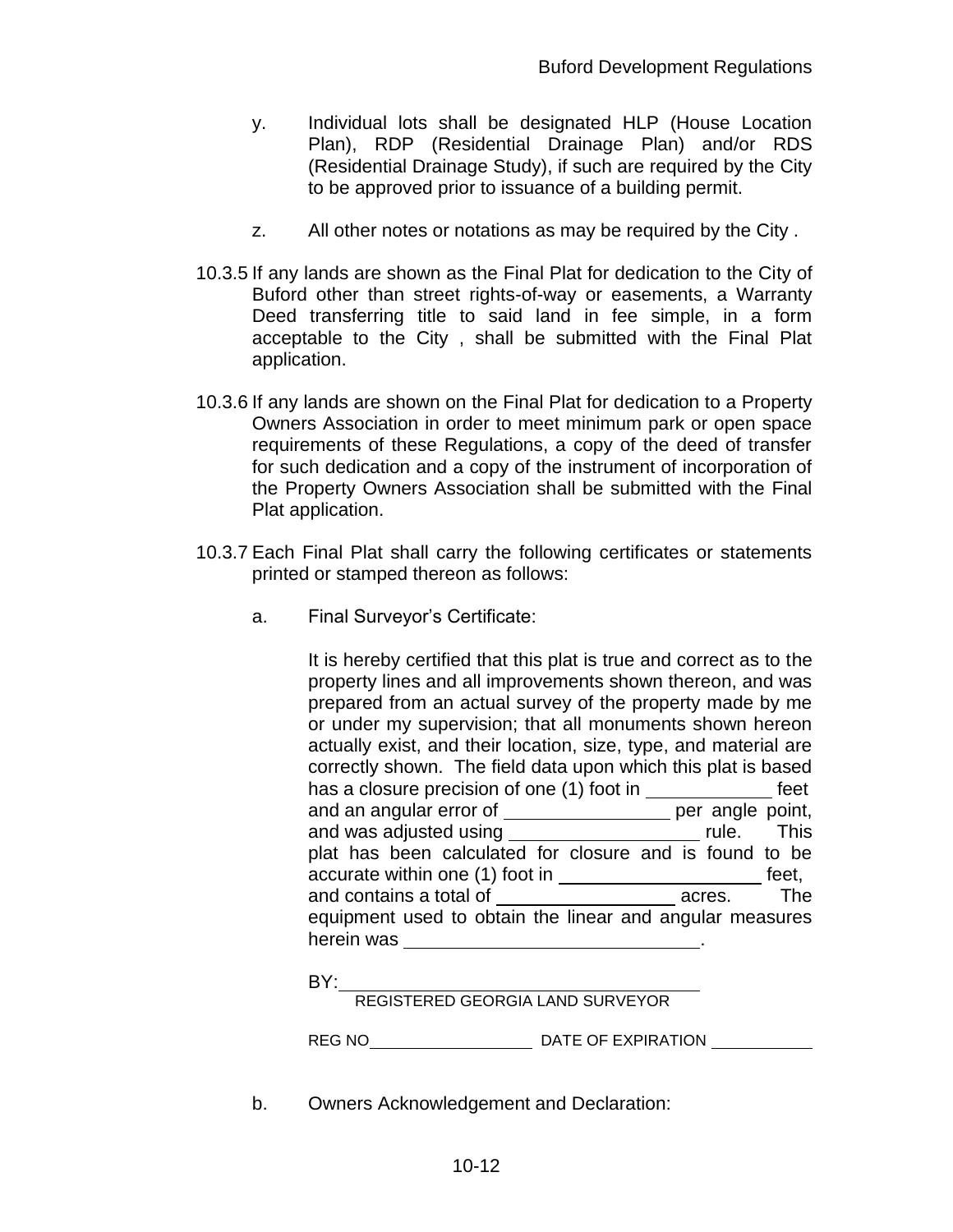#### (STATE OF GEORGIA) (COUNTY OF GWINNETT (or HALL))

The owner of the land shown on this plat and whose name is subscribed thereto, in person or through a duly authorized agent, acknowledges that this plat was made from an actual survey, and dedicates by this Declaration to the use of the public forever all streets, sewer collectors, lift stations, drains, easements, and other public facilities and appurtenances thereon shown.

| Signature of Subdivider             | Date Signed |
|-------------------------------------|-------------|
| Printed or Typed Name of Subdivider |             |
| Signature of Owner                  | Date Signed |

Printed or Typed Name of Owner

c. Final Plat Approval:

The Planning Director of the City of Buford, Georgia, certifies that this plat complies with the City of Buford Zoning Ordinance, Conditions of Zoning Approval, and the City of Buford Development Regulations as amended, and that it has been approved by all other affected City and County Departments, as appropriate. This plat is approved, subject to ratification by the City Commission of the City of Buford, and subject to the provisions and requirements of the Development Performance and Maintenance Agreement executed for this project between the Owner and the City of Buford.

| DAV OF<br>DATED THIS |  |
|----------------------|--|
|----------------------|--|

Planning Director

d. Health Department Certification (for Subdivisions Served by Septic Tanks):

> The lots shown hereon have been reviewed by the Gwinnett County (or Hall County) Health Department and with the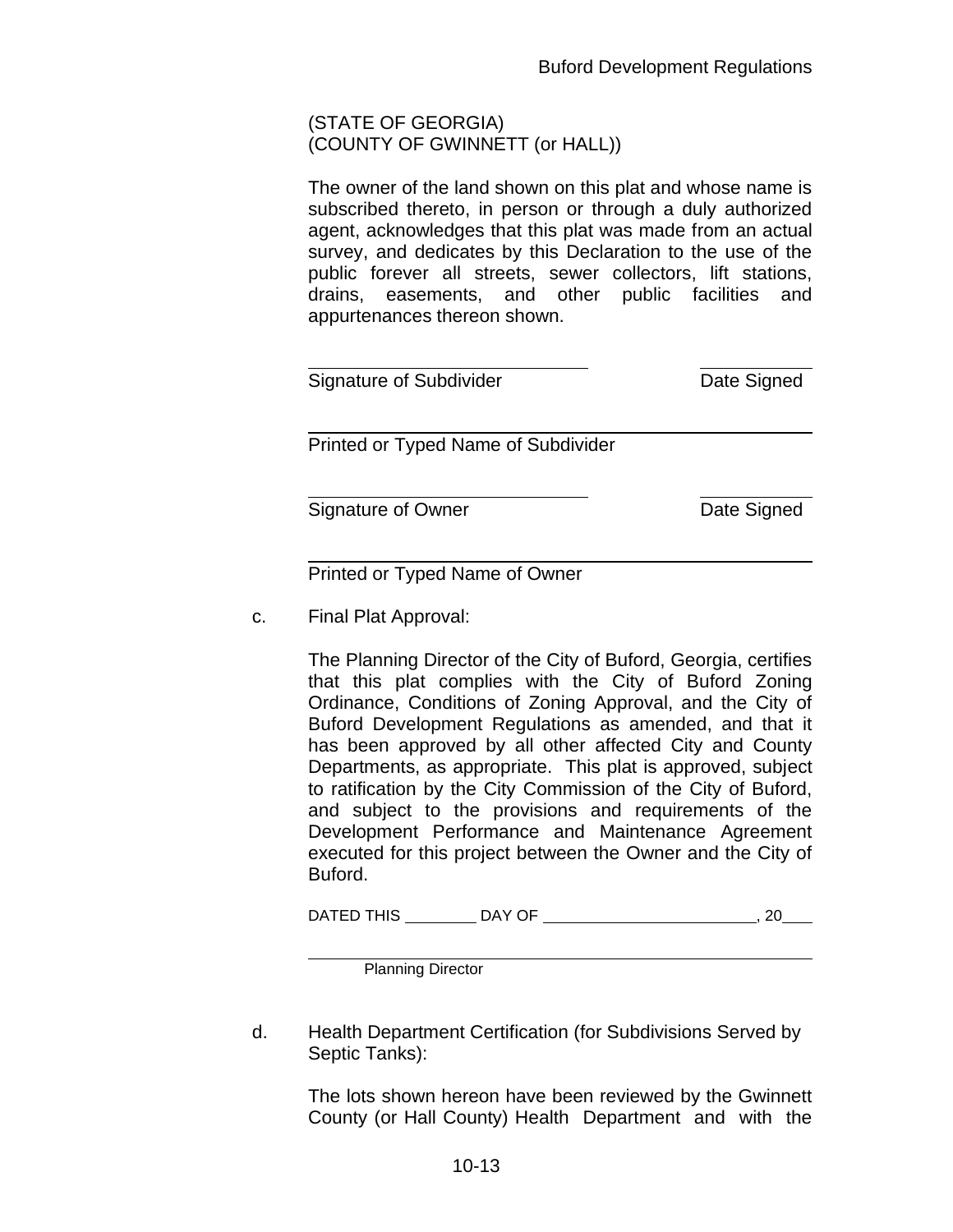exception of lots \_\_\_\_\_\_\_\_\_\_\_\_\_\_\_\_ are approved for development. Each lot is to be reviewed by the Gwinnett County (or Hall County) Health Department and approved for septic tank installation prior to the issuance of a building permit.

|  | DATED THIS | DAY OF |  |  |
|--|------------|--------|--|--|
|--|------------|--------|--|--|

BY: **Example 2018** Service and the contract of the contract of the contract of the contract of the contract of the contract of the contract of the contract of the contract of the contract of the contract of the contract of

TITLE:

Gwinnett (Hall) County Health Department

e. Public Notice – Drainage: Every Final Plat shall contain the following statements:

> Note: The City of Buford assumes no responsibility for overflow or erosion of natural or artificial drains beyond the extent of the street right-of-way, or for the extension of culverts beyond the point shown on the approved and recorded subdivision plat. The City of Buford does not assume the responsibility for the maintenance of pipes in drainage easements beyond the City right-of-way.

> Note: Stream Buffer Easements are to remain in a natural and undisturbed condition.

Note: Structures are not allowed in drainage easements.

f. R-ZT Fee-Simple Layout Plan: Every Final Plat for a subdivision zoned R-ZT and proposing single-family detached houses on fee-simple ownership lots shall contain the following statement:

Note: Lot layout required on each lot to be approved by the City prior to a building permit being issued. This lot layout plan must be drawn by a registered land surveyor, architect, or other professional, or may be drawn by the builder on a certified boundary survey of the lot. It must shown all proposed improvements and easements on the lot, and must also show the same information on all adjoining lots. It will be the builder's responsibility to ensure that the house is staked out on the site to match the approved lot layout plan. Prior to a Certificate of Occupancy being issued, a record drawing prepared by a registered land surveyor and meeting the above requirements must be submitted for approval.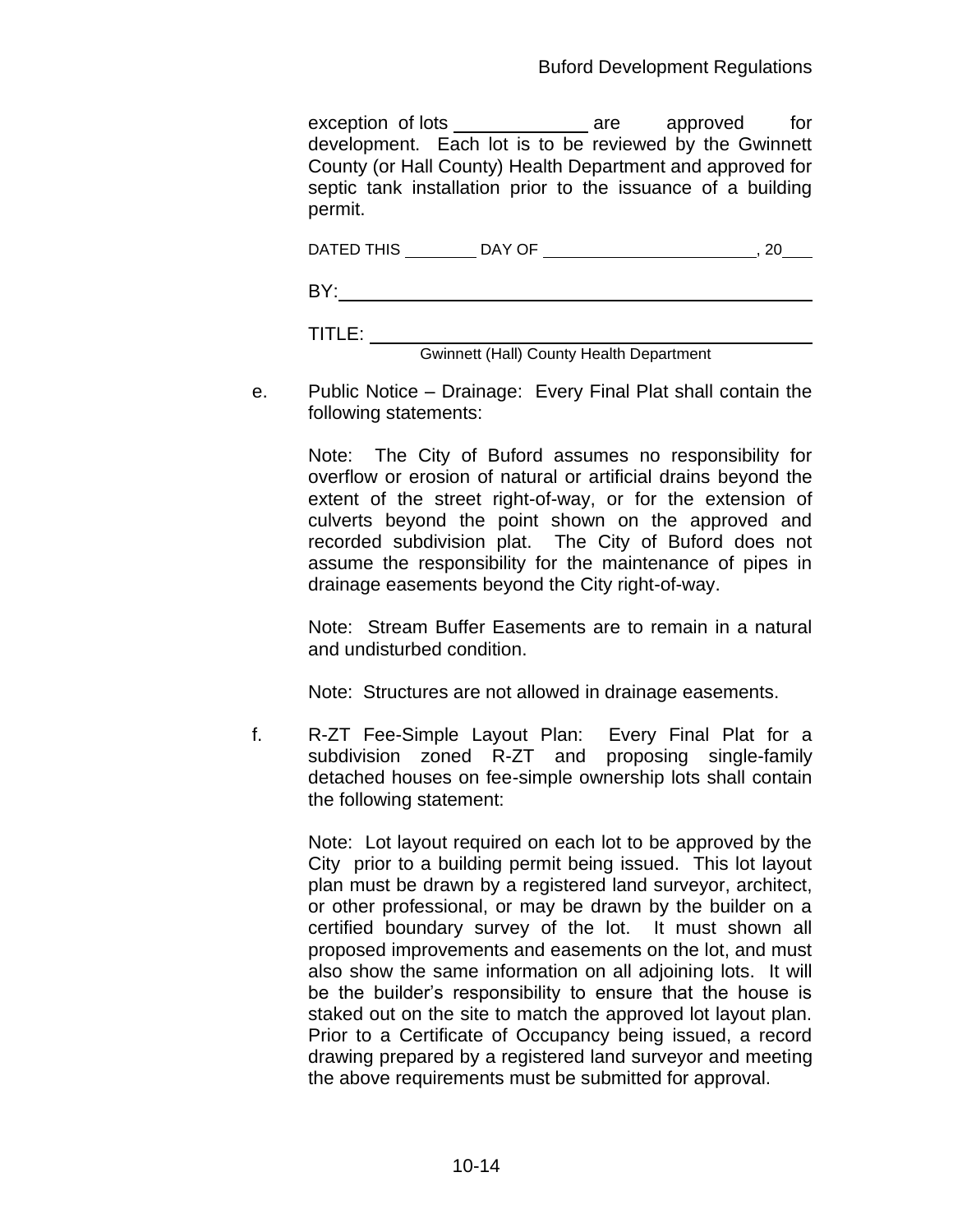g. House Location Plans (HLP): On any Final Plat containing a lot for which a House Location Plan approval will first be required prior to issuance of a building permit, the following statement shall be included:

#### HLP – HOUSE LOCATION PLAN

A House Location Plan shall be required to be approved by the City prior to issuance of a Building Permit on those lots labeled "HLP". A House Location Plan is a scale drawing submitted by the builder at the time of permit. It is not required that this plan be prepared by a land surveyor or professional engineer. The purpose of this plan is to ensure that the house is properly located on the lost. Please refer to the City of Buford Development Regulations or contact the City of Buford Planning Department for further information.

h. Residential Drainage Plan (RDP) or Study (RDS): On any Final Plat containing a lot for which a Residential Drainage Plan (RDP) or Residential Drainage Study (RDS) will first be required prior to issuance of a Building Permit, the following statement shall be included, as applicable:

> RDP – RESIDENTIAL DRAINAGE PLAN RDS – RESIDENTIAL DRAINAGE STUDY

A Residential Drainage Plan or Residential Drainage Study shall be required to be approved by the Department of Planning and Development prior to issuance of a Building Permit on those lots labeled "RDP" or "RDS", respectively. Please refer to the City of Buford Development Regulations and contact the City of Buford Department of Planning and Development for further information.

## 10.4 HOUSE LOCATION PLAN (HLP)

(Please refer to Section 9.2 of these Regulations for why an HLP may be required.)

10.4.1 House Location Plans shall be drawn to scale and may be shown on a certified boundary survey of the lot or any other drawing showing the information required below. The City may accept a House Location Plan drawn to the same scale as shown on the Final Plat where sufficient detail can be shown to support an adequate review and approval. The House Location Plan may be combined with a Residential Drainage Plan (RDP) if an RDP is required for the lot.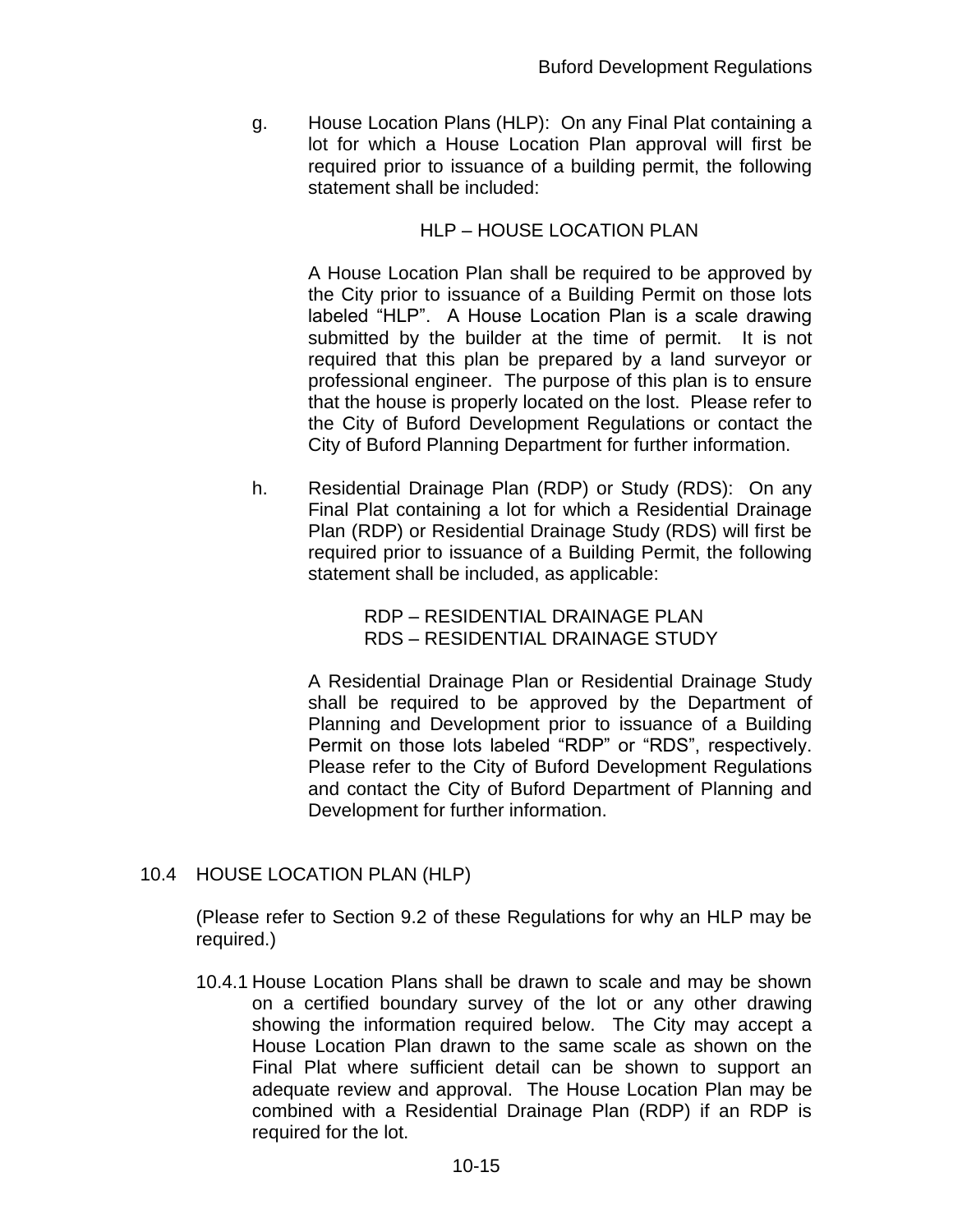- 10.4.2 It is not the intent of the City that the House Location Plan be prepared by a registered surveyor or engineer, but may be done by the individual proposing the improvements on the lot. It is the intent, however, to receive a drawing with sufficient readability and accuracy to ensure that the proposed improvements will be constructed on the lot in conformance with the requirements of these Regulations, the Zoning Ordinance, or other regulations, as applicable.
- 10.4.3 House Location Plans shall show the following as applicable:
	- a. Boundary lines of the lot, giving distances to the nearest one-tenth of a foot and bearings to the nearest minute.
	- b. Location and names of all abutting streets or other rights-ofway.
	- c. Minimum required front, side, and rear building setback lines with dimensions, and notation of the existing zoning on the property.
	- d. The approximate outline of all buildings, driveways, parking areas, swimming pools, recreational court, patios, accessory structures and other improvements existing or proposed on the property, and dimensions of buildings and distances between all structures and the nearest property lines.
	- e. All easements, public water, sewer or storm drainage facilities traversing or located on the property, septic tank, and septic tank drain field.
	- f. Subdivision name, lot designation, land lot, and district.
	- g. North arrow and scale.
	- h. Limit of the 100-year floodplain and any applicable buffers or special building setback lines.
	- i. If the lot is located within the Chattahoochee River Corridor, the location of each area by vulnerability category and calculations of impervious surface and clearance by category, or other such data in accordance with the certification for the subdivision approved under the Metropolitan River Protection Act. Show also any buffer or setback required by the Metropolitan River Protection Act.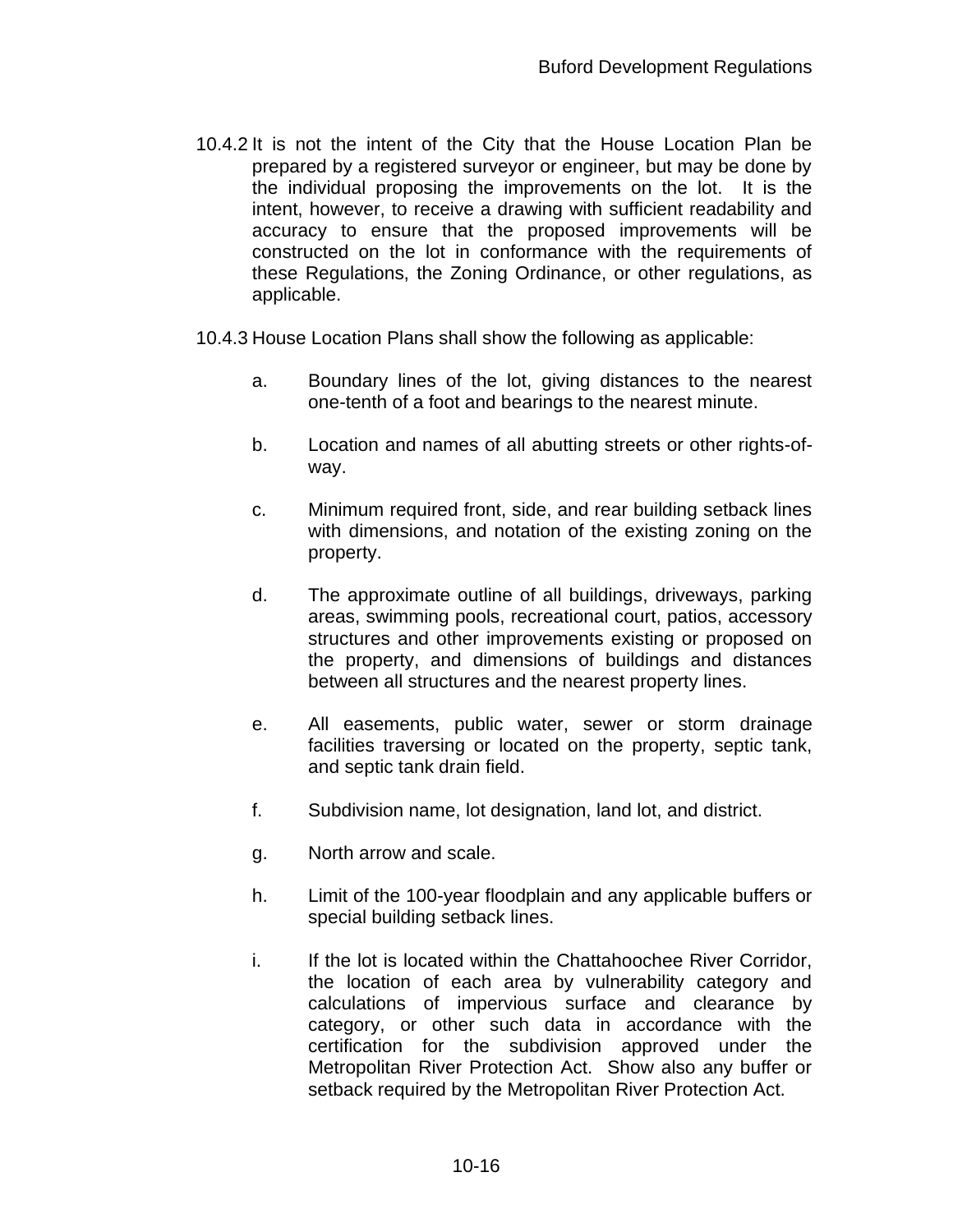- j. All other applicable requirements of the Zoning Ordinance or conditions of zoning approval.
- k. Name, address, and telephone number of the owner and the person who prepared the HLP.
- 10.4.4 If a lot is located in the Chattahoochee River Corridor, a Certificate of Occupancy shall not be issued for the structure or other improvements until conformance to the provisions or other requirements of the House Location Plan have been field verified by a survey prepared by the builder's surveyor and submitted to the City.

# 10.5 RESIDENTIAL DRAINAGE PLAN (RDP) OR STUDY (RDS)

(Please refer to Section 9.2 of these Regulations for why an RDP may be required.)

- 10.5.1 Residential Drainage Plans shall be drawn to scale on a certified boundary survey of the lot prepared by a registered land surveyor, having an error of closure not exceeding one in 5000. The Residential Drainage Plan may be combined with a House Location Plan (HLP) if any HLP is required for the lot.
- 10.5.2 Residential Drainage Plans shall show the following as applicable:
	- a. Boundary lines of the lot, giving the distances to the nearest one-tenth of a foot and bearings to the nearest minute.
	- b. Location and names of all abutting streets or other rights-ofway.
	- c. The outline of all buildings, driveways, parking area, swimming pools, recreational courts, patios, accessory structures and other improvements existing or proposed on the property, and dimensions of buildings and distances between all structures and the nearest property lines as required to locate the major improvements on the lot.
	- d. All easements, public water or sewer facilities traversing or located on the property, and septic tank drain field.
	- e. Subdivision name, lot designation, land lot, and district.
	- f. North arrow and scale.
	- g. Contour lines based on sea level datum. These shall be drawn at intervals of not more than two (2) feet, and shall be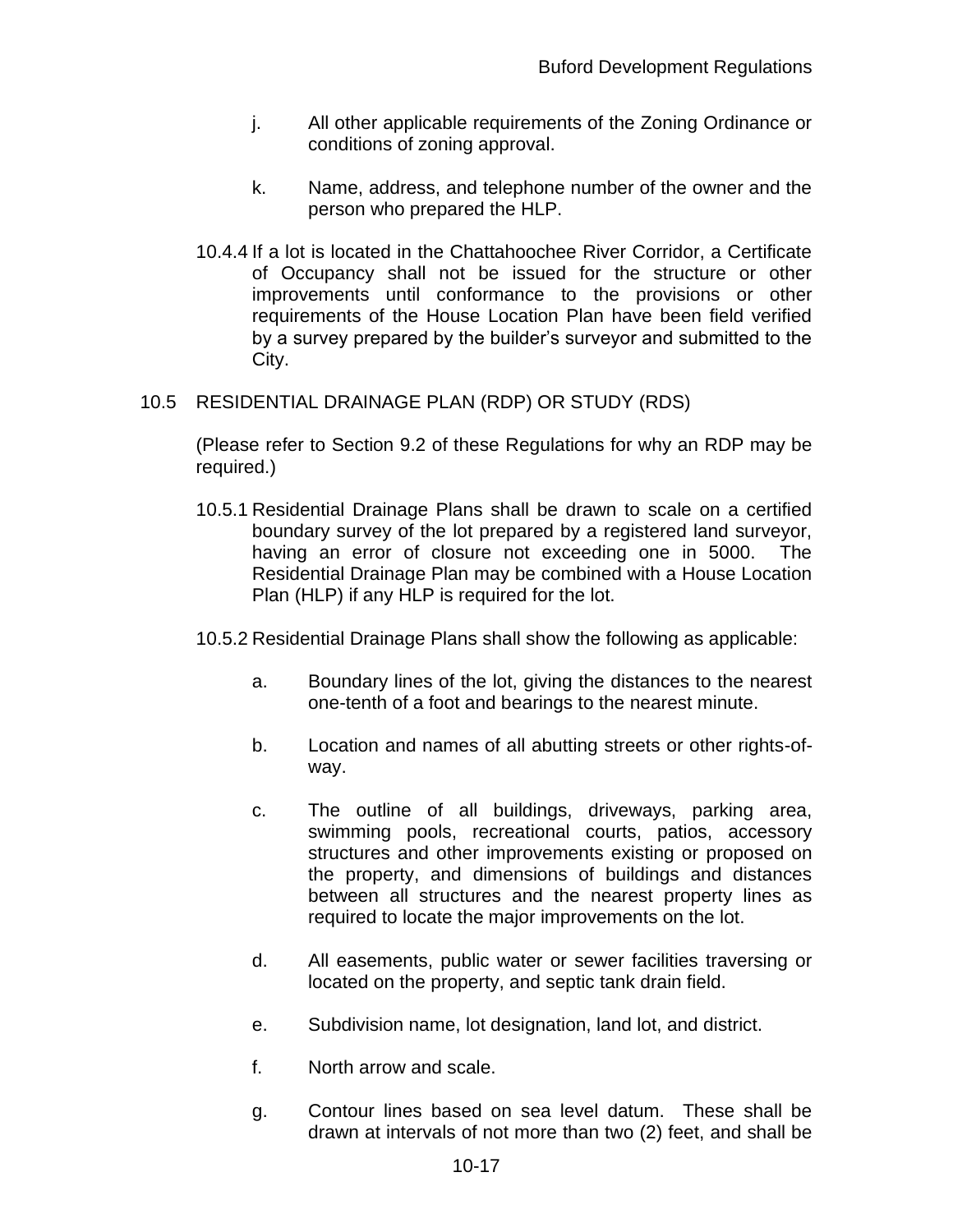based on a field survey. Proposed grading of the lot shall be drawn along with the finished floor elevation of the lowest habitable floor of the house.

- h. Storm water features, including swales, pipes, storm water detention and structures, all drainage (D.E.) easements, and directions of flow.
- i. Floodplain features, including the limits of the flood hazard area, 100-year flood high water elevation, origin of the floodplain data, and any proposed modifications to the floodplain limits.
- j. Sedimentation and erosion control measures to be taken or placed on the lot during construction.
- k. Name, address, and telephone number of the owner and person who prepared the RDP.
- l. Seal, registration number, and date of expiration of the professional engineer or landscape architect who prepared the drainage improvements or modifications shown on the RDP.
- 10.5.3 A Residential Drainage Study (RDS) shall be conducted by the developer's or builder's design professional and approved by the City prior to issuance of a Building Permit on those lots so noted on the Final Plat. The Residential Drainage Study shall be conducted on the lot after the following has been completed by the builder but prior to Building Permit issuance:
	- a. Rough grading of the lot.
	- b. Staking of the corners of the proposed house and driveway location.
	- c. Flagging or staking of all property line corners.
	- d. Placement of erosion control devices.
- 10.5.4 A Certificate of Occupancy shall not be issued for the structure until a written certification has been received from the developer's or the builder's design professional stating that the provisions or improvements required by the Residential Drainage Plan or as a result of the Residential Drainage Study have been field verified.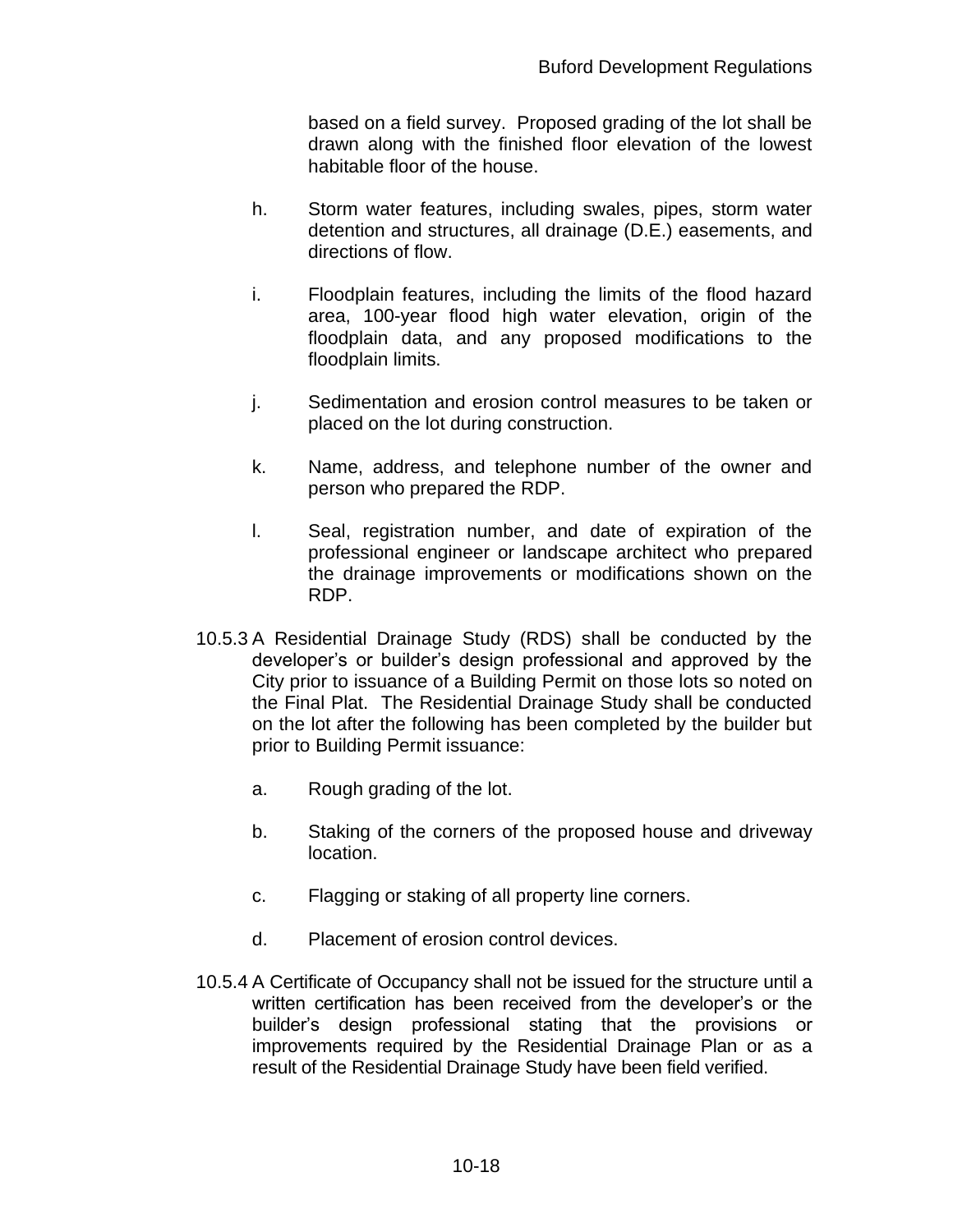10.5.5 If a RDP or RDS is required because a stream or floodplain is on or adjacent to the lot, the notation on the Development Plans and plat should be "RDP-E" or "RDS-E" as appropriate.

#### 10.6 SITE DEVELOPMENT PLANS

- 10.6.1 An application for a development permit for a multi-family or nonresidential site shall consist of the Site Plan, a certified boundary survey or Final Plat reference, associated slope or construction easements (if any), and such other Development Plans as may be required by these Regulations.
- 10.6.2 The Development Plans shall generally conform to the Concept Plan, if any, and may constitute only that portion of the approved Concept Plan which the developer proposes to construct at one time as a single unit, provided that such portion conforms to the requirements of these rules and Regulations and all setbacks, maximum density, and other zoning restrictions. If no Concept Plan was approved on the property, the Development Plans shall include the entire property being developed having the same zoning category.
- 10.6.3 Scale:

The Development Plans shall be clearly and legibly drawn at an engineering scale convenient to illustrate the details of the project. Sheet size shall not exceed forty-eight (48) inches by thirty-six (36) inches. Plan and profile sheets, if any, shall have a horizontal scale of no less than one hundred (100) feet to one (1) inch and a vertical scale of no less than ten (10) feet to one (1) inch.

- 10.6.4 Project Boundary Data:
	- a. The Site Plan shall be based on the boundaries of a lot as recorded on a Final Subdivision Plat or on a certified boundary survey delineating the entirety of the property contained within the project, and tied to a point of reference (tie-point) with the same degree of accuracy as the boundary survey itself. The survey shall have an accuracy of no less than one (1) in ten thousand (10,000), and shall meet all requirements of Georgia Law regarding the recording of maps and plats.
	- b. Each Site Plan shall be drawn on, accompanied by, or referenced to a boundary survey which shall at least meet the requirements of 10.6.4, a. above.
- 10.6.5 The Site Plan shall contain the following (on one or more sheets):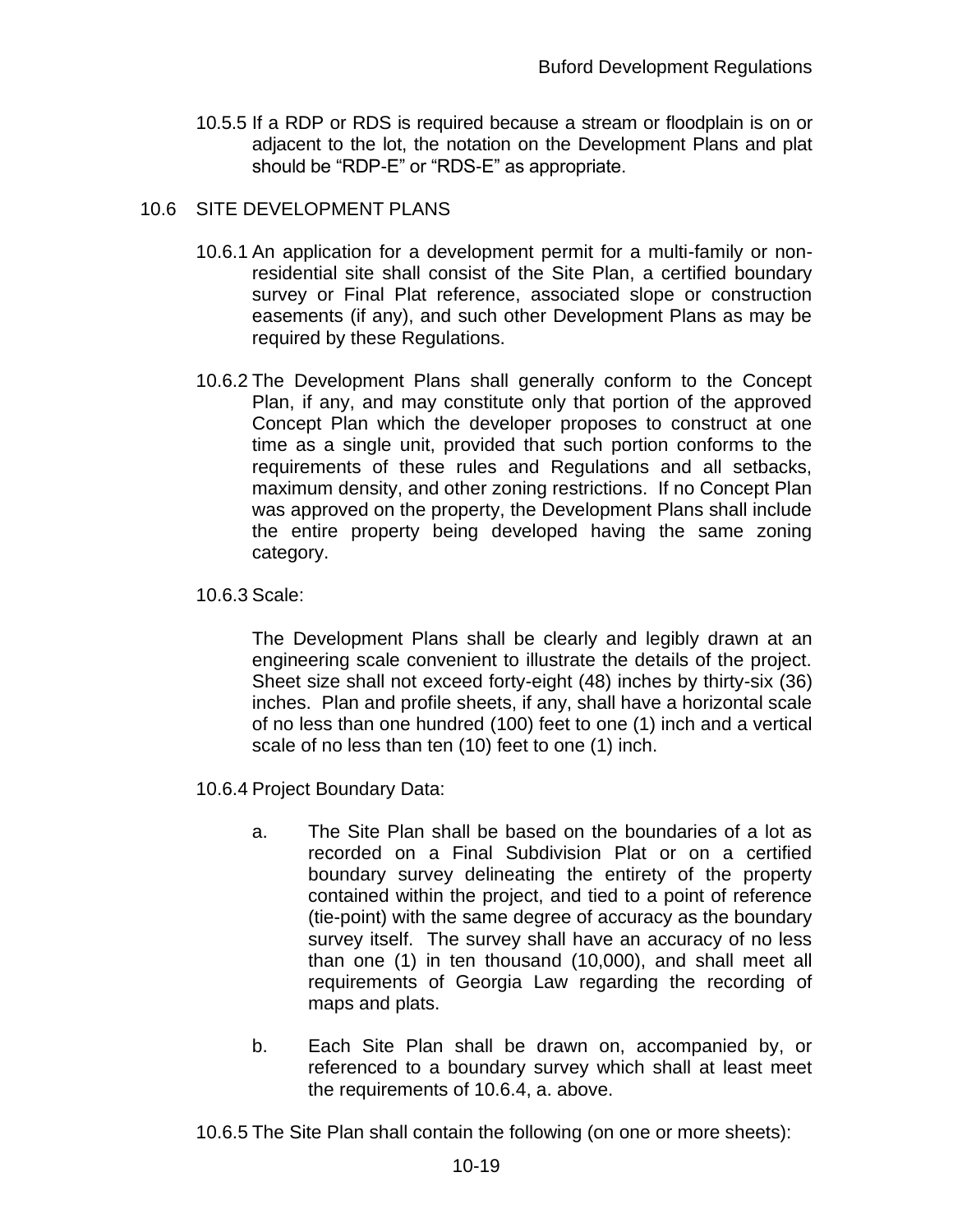- a. Proposed name of development. If the project is located within a subdivision, the name of the subdivision, lot, and block number must also be shown.
- b. Name, address, and telephone number of the owner of record, and of the developer (if not the owner).
- c. Name, address, and telephone number of each professional firm associated with the Development Plans (engineer, landscape architect, etc.).
- d. Date of survey, north point, and graphic scale, source of datum, date of plan drawing, and space for revision dates.
- e. Proposed use of the site, including gross square footage for each different use type or building.
- f. Location (land district and land lot), acreage or area in square feet, and density (if applicable).
- g. Location sketch locating the development in relation to the surrounding area with regard to well known landmarks such as major thoroughfares or railroads. Sketches may be drawn in freehand and at a scale sufficient to show clearly the information required, but not less than one (1) inch equal to two thousand (2,000) feet. U. S. Geological Survey maps may be used as a reference guide for the location sketch.
- h. Size and location of all buildings, building setback lines, minimum yard lines, and distances between buildings and from buildings to property lines, location of outdoor storage areas, parking and loading areas, driveways, curb cuts and designated fire lanes. Each building shall be identified with a number or letter.
- i. Boundary lines of the perimeter of the tract indicated by a heavy line giving lengths to the nearest one-hundredth of a foot and bearings to the nearest second. Bearing and distance to designate tie point.
- j. Directional flow arrows for street drainage.
- k. Contour lines based on seal level datum. These shall be drawn at intervals of not more than two (2) feet and shall include the entire site and all abutting public streets. Contour lines shall be based on field surveys or photogrammetric methods from aerial photographs. The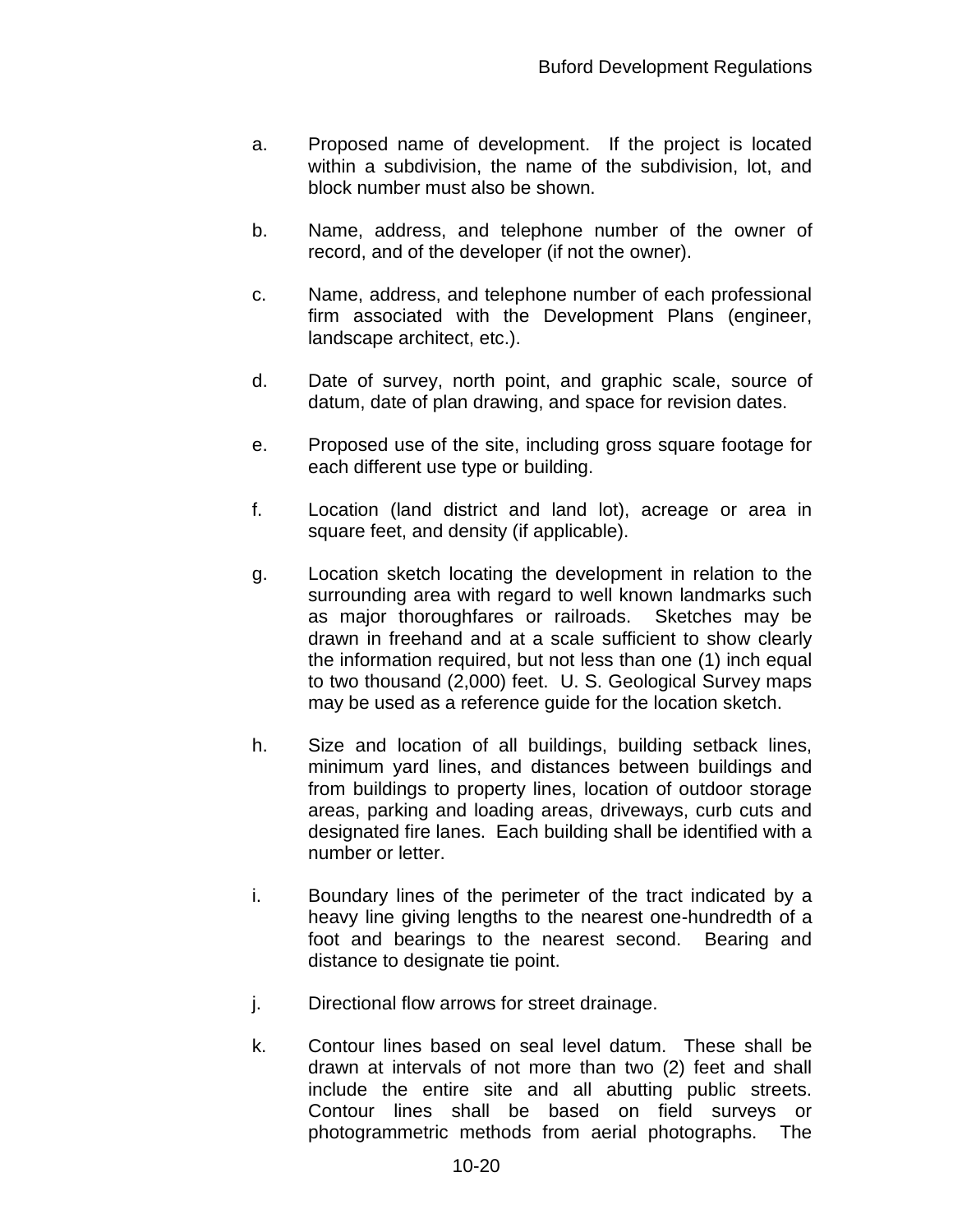basis for the topographic contour shown shall be specified and dated.

- l. Natural features within the proposed development, including drainage channels, bodies of water, and other known significant features such as extensive exposed rock. On all watercourses leaving the tract, the direction of flow shall be indicated. The 100-year floodplain shall be outlined and the source of the depicted floodplain information shall be indicated. The acreage or area in square feet within the floodplain shall be indicated.
- m. Man-made and cultural features existing within the adjacent to the proposed development including existing right-of-way measured from centerline pavement widths, and names of existing streets, all easements, city and county jurisdiction lines, existing structures on the site and their disposition, Chattahoochee River Corridor information and Chattahoochee River Tributary Protection Area (if applicable), and other significant information. Location and dimensions of existing bridges, water, sewer, and other existing utility lines and structures, culverts and other existing features should be indicated.
- n. Proposed street names, roadway and right-of-way lines and widths and sites reserved through covenants, easements, dedication or otherwise for public uses.
- o. Identify unit number, division or stage of development, if any, as proposed by the developer.
- p. Show all adjoining property owners, subdivision names, lot numbers, lot lines and block letters, and zoning.
- q. Show the location and number of parking spaces according to the size of the building on the plans. Show factors used in determining number of spaces as required in the Zoning Ordinance. Handicapped parking spaces must be shown as required by the Georgia Handicap Law.
- r. Zoning district rezoning case number, date of approval and conditions (as applicable). Variances obtained on the property should be shown with the case number, date of approval and conditions (if applicable). Note any approved waivers from these Regulations.
- s. If buffers or other landscaping or screening treatments are required, show the location, size, and type (natural or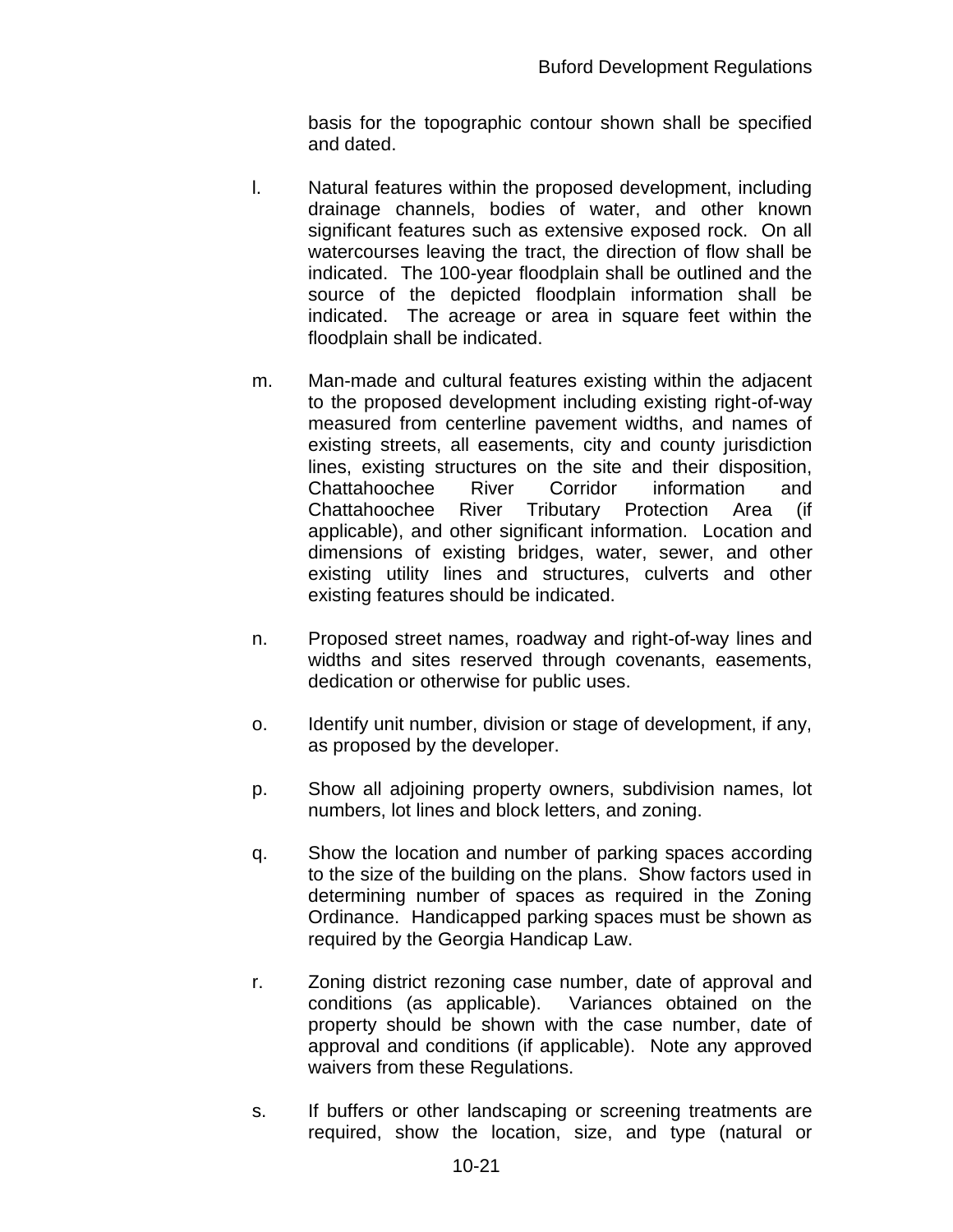planted) on the plans conforming to the Tree Protection Plan or Buffer and Landscape Plan, as applicable.

- t. Location, height, and size of all freestanding signs to be erected on the site, and indication whether lighted or unlighted.
- u. Location of all known existing landfills and proposed on-site bury pits (State EPD Permit and City of Buford Special Use Permit or other approval may be required).
- v. Such additional information as may be reasonably required to permit an adequate evaluation of the project.

10.6.6 Certificate of Development Plans Approval:

Each Site Plan shall carry the following certificate printed or stamped thereon:

All requirements of the City of Buford Development Regulations relative to the preparation and submission of a development permit application having been fulfilled, and said application and all supporting plans and data having been reviewed and approved by all affected City Departments as required under their respective and applicable regulations, approval is hereby granted of this Site Plan and all other development plans associated with this project subject to all further provisions of said development and other City and County Regulations.

Planning Director **Date** 

THIS CERTIFICATE EXPIRES TWELVE (12) MONTHS FROM THE DATE OF APPROVAL UNLESS A DEVELOPOMENT PERMIT IS ISSUED.

- 10.6.7 The Site Plan shall be accompanied by other Development Plans showing the following information when same is not shown on, or evident from the Site Plan. The various plans may be combined where appropriate and clarity can be maintained.
	- a. Erosion Control Plan prepared in accordance with the requirements of the Soil Erosion and Sediment Control Ordinance. Erosion control measures may be shown on the Grading Plan, if desired.
	- b. Grading Plan, prepared in accordance with the requirements of Article 9 of these Regulations.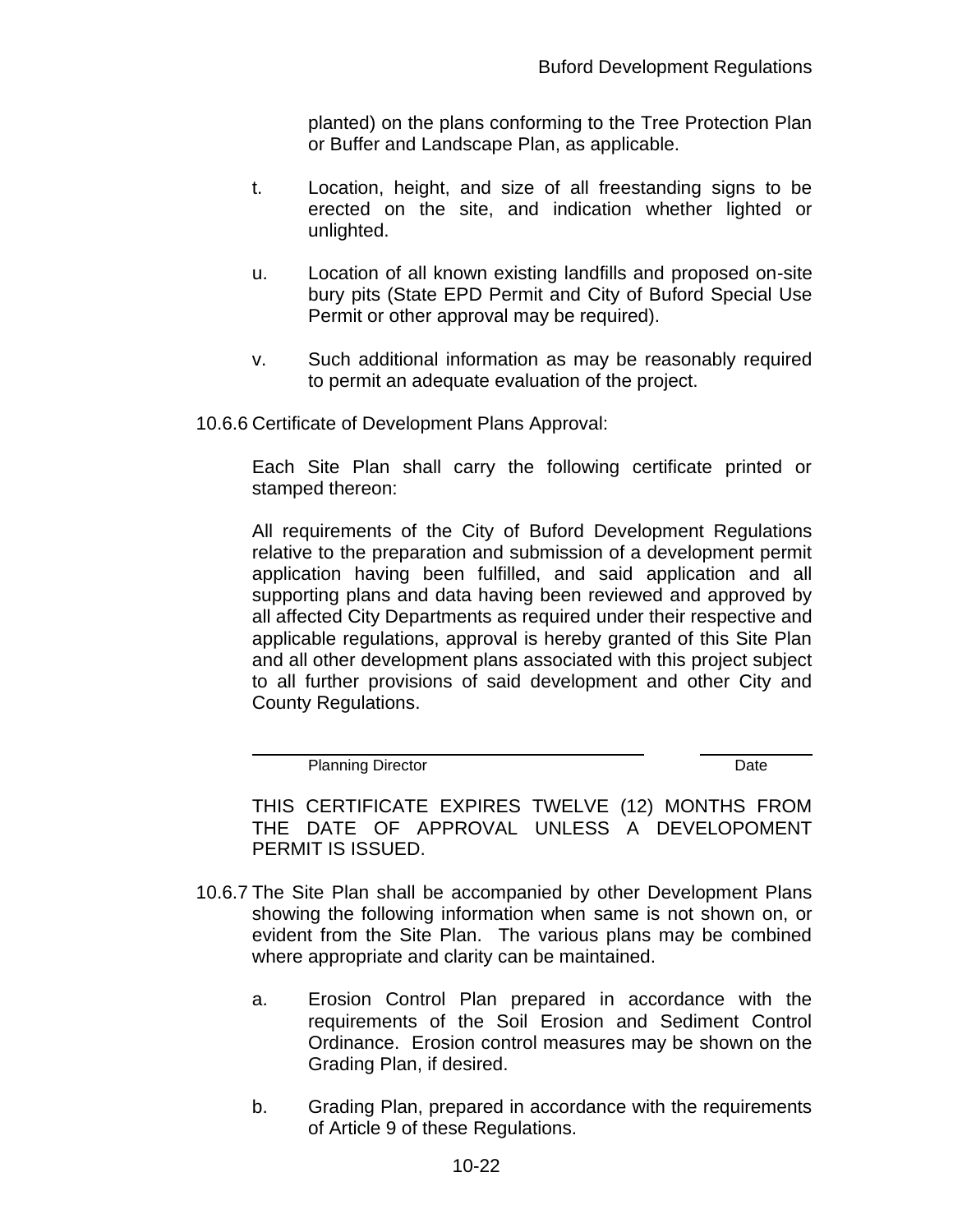- c. Storm Water Drainage Construction Data:
	- (1) Location and size of all proposed drainage improvements, and all proposed drainage easements to be located outside street right-of-way lines.
	- (2) Profiles of all storm drainage pipes and slope of receiving channels. Hydraulic grade line is to be shown on all pipes (except roof drains) for the required design flow. On storm drainage profiles a pipe chart will be shown which will include pipe numbers, pipe size, pipe material, pipe slope, pipe length, contributing drainage area, design flow, design storm frequency, runoff coefficient and velocity. On all pipes, the hydraulic grade line shall be shown. Profiles of all open channels and ditches including the design flow normal depth and velocity. On storm drainage profiles an open channel chart will be shown which will include open channel numbers, conveyance size, lining material, length, channel slope, contributing drainage area, design flow, design storm frequency, runoff coefficient and velocity for the required design flow.
	- (3) Acreage of drainage areas and hydrological study used in determining size of structures, including map of all contributing drainage basins and acreages.
- d. Sewage Disposal Plans, as follows:
	- (1) Sanitary Sewer Plans, including the profiles and other information as may be required by the Public Works Department.
	- (2) For projects proposed to be served by on-site sewage disposal systems, location and extent of septic tank, drain field and attendant structures, and other information required by the Health Department.
- e. Street Widening and Construction Data:
	- (1) Centerline profiles and typical roadway sections of all proposed streets, as well as plans and profiles for all proposed major thoroughfares. Profiles (and plans, where required) shall be drawn on standard plan and profile sheet with plan section showing street layout, pavement and right-of-way width, curvature, and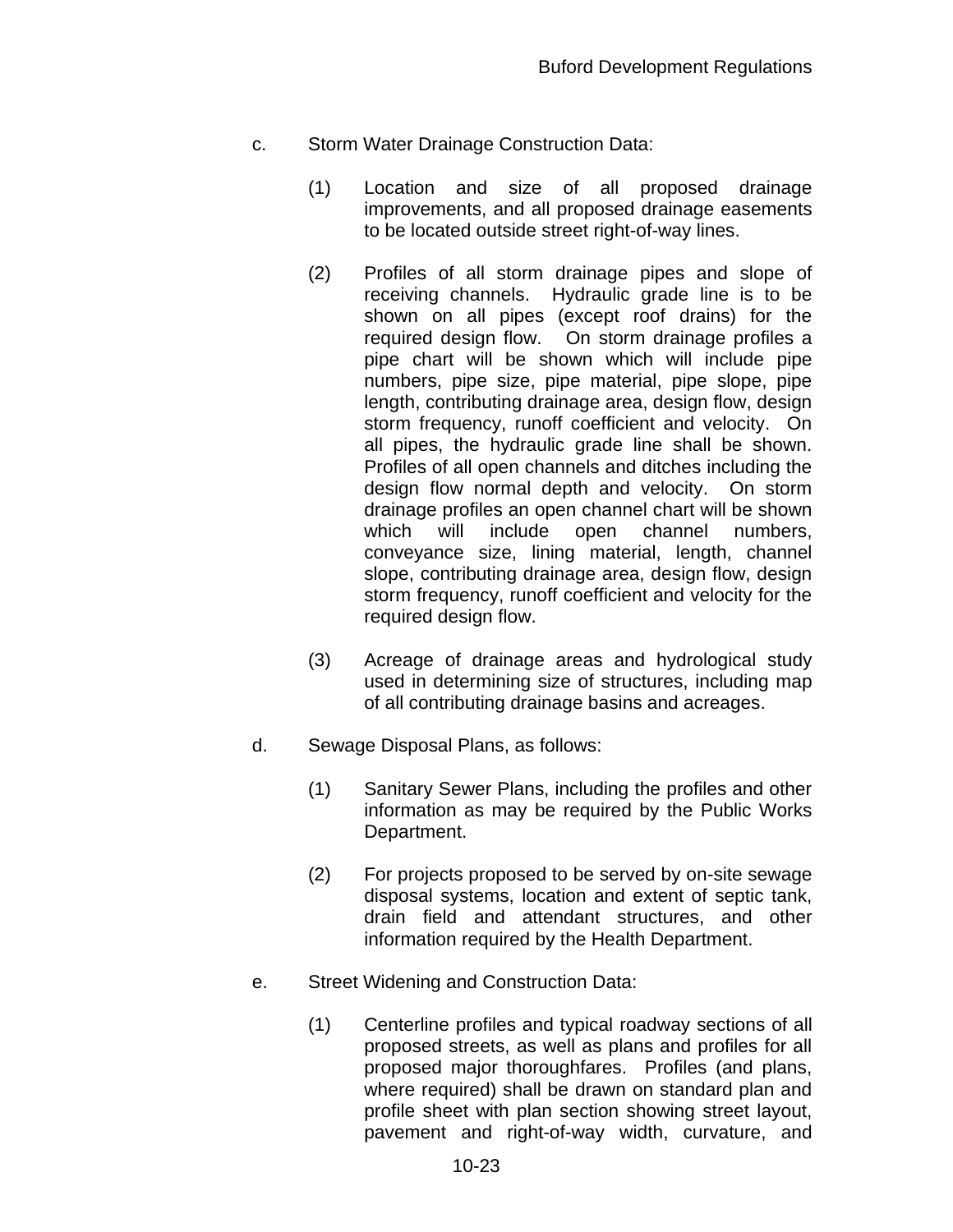required drainage facilities. Typical roadway sections shall be provided for street widenings.

- (2) Where sanitary or storm sewers are to be installed within a street, the grade; size, location and bedding class of pipe, location and invert elevation of manholes shall be indicated on the road profile.
- (3) Profiles covering roadways that are extensions of existing roadways shall include: elevations at fifty (50) foot intervals for such distance as may be adequate to provide continuity consistent with the standards required by these Regulations for street improvements, but no less than two hundred (200) feet.
- (4) All elevations shall be coordinated and sited into U. S. Coast and Geodetic Survey or Department of Transportation bench marks where feasible or into reference monuments established by the Federal Emergency Management Agency.
- f. Buffer and Landscape Plan, if any such areas exist within the site, prepared in accordance with the specifications contained in this Article and the requirements of Article 5 of these Regulations.
- g. Tree Protection Plan (if required by the Tree Protection Ordinance).
- h. Floodplain Management Plans: If any floodplain areas are located on the property, such data as is required by Floodplain Damage Prevention Ordinance shall be submitted.
- i. Private Water System Plans, if any, indicating proposed water main size and location, with fire hydrants, on the site. The distance and direction to all other fire hydrants within 500 feet of the site or buildings along existing streets or other access drives shall also be indicated.
- j. Street striping plan, showing striping in accordance with the Manual on Uniform Traffic Control devices, for any street newly constructed to four (4) or more lanes, and all newly constructed or widened major thoroughfares.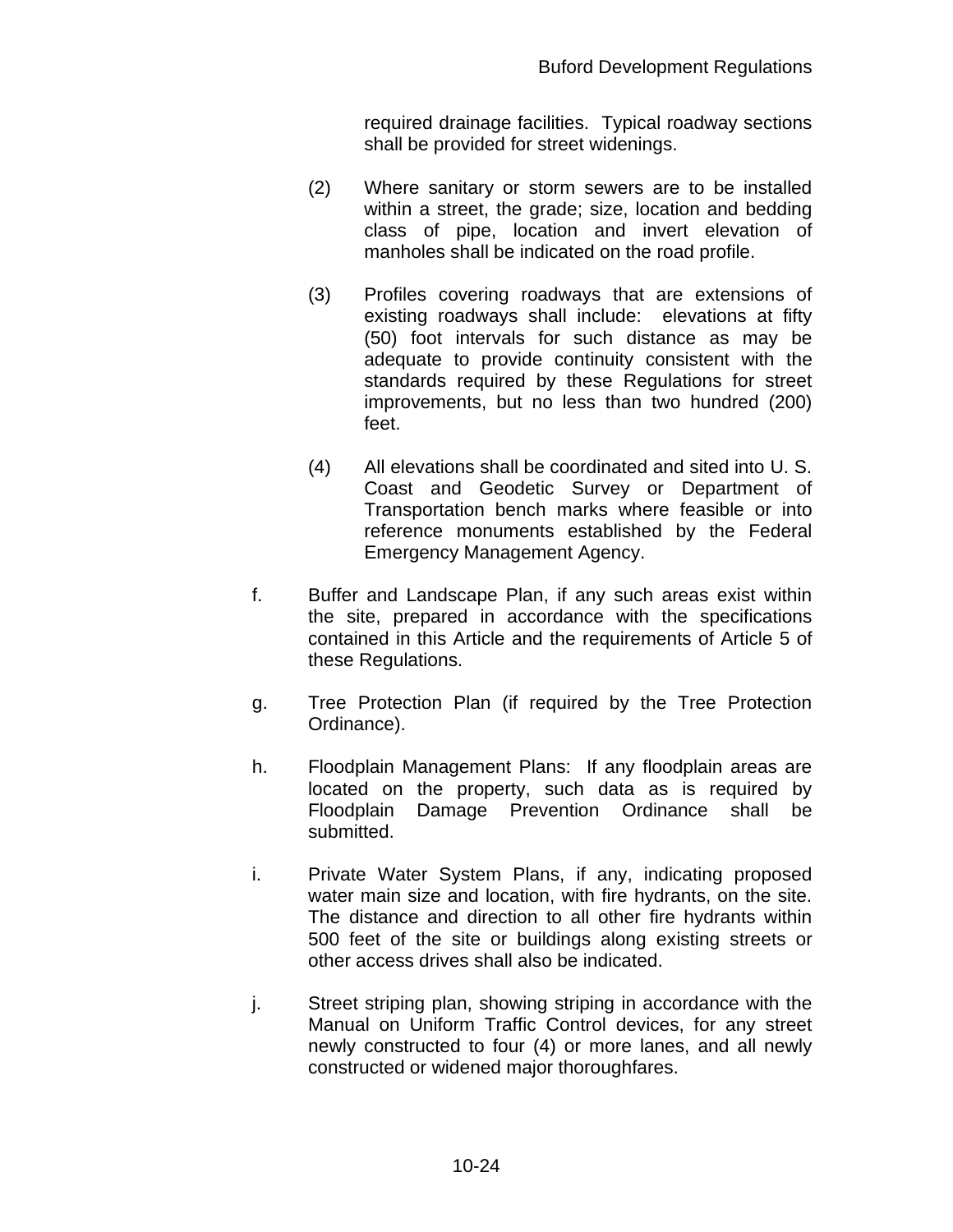10.6.8 Encroachments:

Where construction is proposed on adjacent property, an encroachments agreement or easement shall be submitted to the City.

Public Notice – Drainage:

Every Site Plan shall contain the following statements:

- a. Note: The City of Buford assumes no responsibility for overflow or erosion of natural or artificial drains beyond the extent of the street right-of-way, or for the extension of culverts beyond the point shown on the approved Development Plans. The City of Buford does not assume responsibility for the maintenance of pipe in drainage easements beyond the City right-of-way.
- b. Note: Stream Buffer Easements are to remain in a natural and undisturbed condition.
- c. Note: Structures are not allowed in drainage easements.

#### 10.7 TREE PROTECTION PLAN SPECIFICATIONS

- 10.7.1 A Tree Protection Plan shall be required only under the circumstances described in the Tree Protection Ordinance.
- 10.7.2 Tree Protection Plans shall be prepared in accordance with the specifications contained in the Tree Protection Ordinance. At the developer's option, the plan may be combined with other plans such as a general landscaping plan for the project, or with a Buffer and Landscape Plan (if required by these Regulations).

#### 10.8 BUFFER AND LANDSCAPE PLAN SPECIFICATIONS

10.8.1 A Buffer and Landscape Plan shall be prepared for any project wherein buffer areas or other landscaping treatment are required by the Zoning Ordinance, conditions of zoning approval or other regulations of the City of Buford, and shall be approved prior to issuance of a Development Permit. While the Plan shall cover, at a minimum, the required buffer and landscape areas, the Plan can be combined with a general landscaping plan for the entire project and/or a Tree Protection Plan (if required), at the developer's option.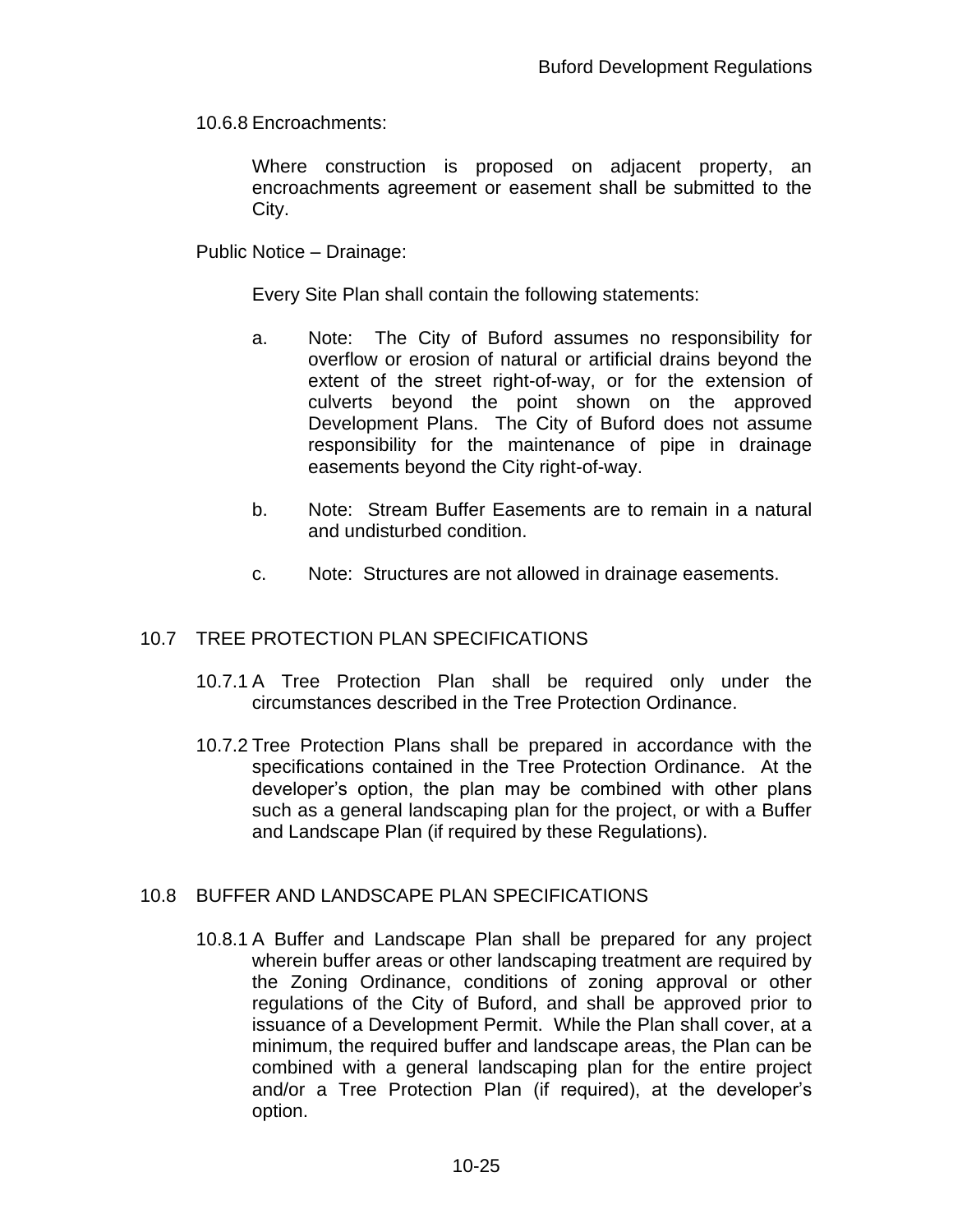- 10.8.2 The Buffer and Landscape Plan shall be shown on a Site Plan or boundary survey drawn to the same or a larger scale as the other plan documents prepared for the Development Permit Application and shall cover the same area.
- 10.8.3 The Buffer and Landscape Plan shall contain but need not be limited to the following:
	- a. Project name and land district, land lot, parcel number and acreage.
	- b. Developer's name and telephone number.
	- c. The name, address, and telephone number of the registered professional responsible for preparation of the plan, and the seal of said person.
	- d. Boundary lines of each buffer or other landscape area, appropriately labeled.
	- e. Delineation of undisturbed buffer areas, and any other areas wherein trees are proposed to be retained to meet city requirements, along the driplines of the trees or groups of trees contained therein. These areas shall be treated in accordance with the Tree Protection Area Requirements contained in the Tree Protection Ordinance, and labeled as such. Protective barriers and signage as required by the Tree Protection Ordinance shall be shown as to location and detailed.
	- f. General location of all proposed trees, shrubs, vines, groundcovers, mulching, and other features proposed within the buffer/landscape area. A scale sufficient to clearly indicate all details shall be used, along with a north arrow.
	- g. Within areas involving or adjacent to land form changes, existing and finish grade topographic lines at an interval of no more than two (2) feet may be required.
	- h. For new plant materials to be installed, a plant material list including, but not limited to:
		- (1) Common and botanical names of all proposed plants.
		- (2) Plant quantities.